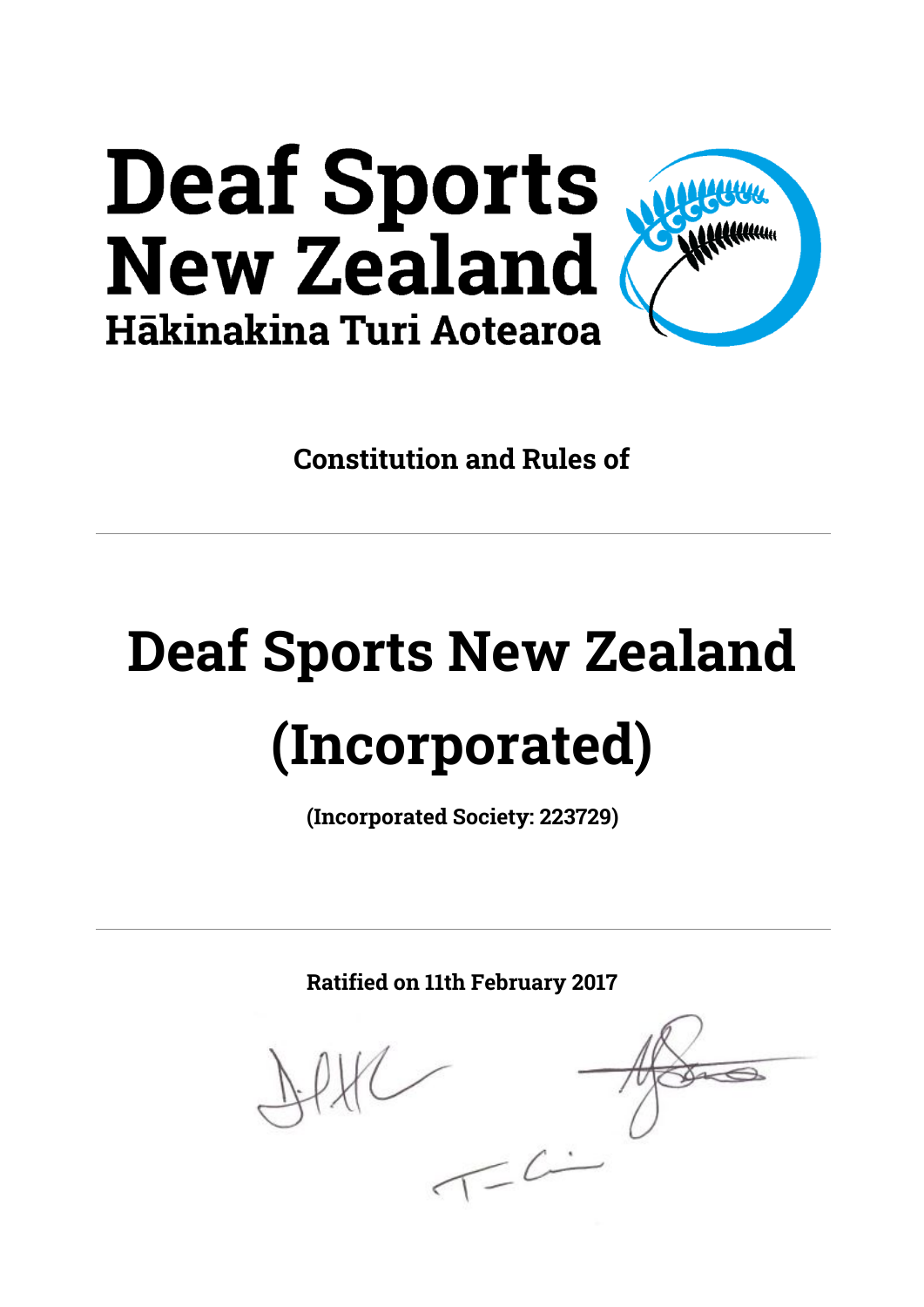

| <b>Definitions and interpretation</b>      | 5              |
|--------------------------------------------|----------------|
| Definitions                                | 5              |
| Interpretation                             | $\overline{7}$ |
| <b>Incorporated Societies Act</b>          | 8              |
| Headings                                   | 8              |
| "Include" etc                              | 8              |
| Powers                                     | 8              |
| <b>Name</b>                                | 8              |
| <b>Objects of the Society</b>              | 8              |
| <b>Statement of Purpose</b>                | 8              |
| Objects                                    | 9              |
| <b>Powers</b>                              | 9              |
| <b>Membership</b>                          | 10             |
| National Sports Association Members (NSAM) | 11             |
| <b>Society Members</b>                     | 12             |
| <b>Participant Member</b>                  | 12             |
| Life Members                               | 13             |
| Admission as a Member                      | 13             |
| Membership fees                            | 14             |
| Deferral or reduction of subscriptions     | 14             |
| Membership Rights and Obligations          | 14             |
| Resignation and Termination of Membership  | 15             |
| No claim against the DSNZ                  | 15             |
| <b>Limited liability</b>                   | 15             |
| <b>Officers of the Organisation</b>        | 15             |
| <b>General Meetings</b>                    | 16             |
| <b>Biennial General Meetings</b>           | 16             |
| <b>Special General Meetings</b>            | 17             |
| Minutes                                    | 17             |
| Quorum                                     | 18             |
| Control of General Meetings and Voting     | 18             |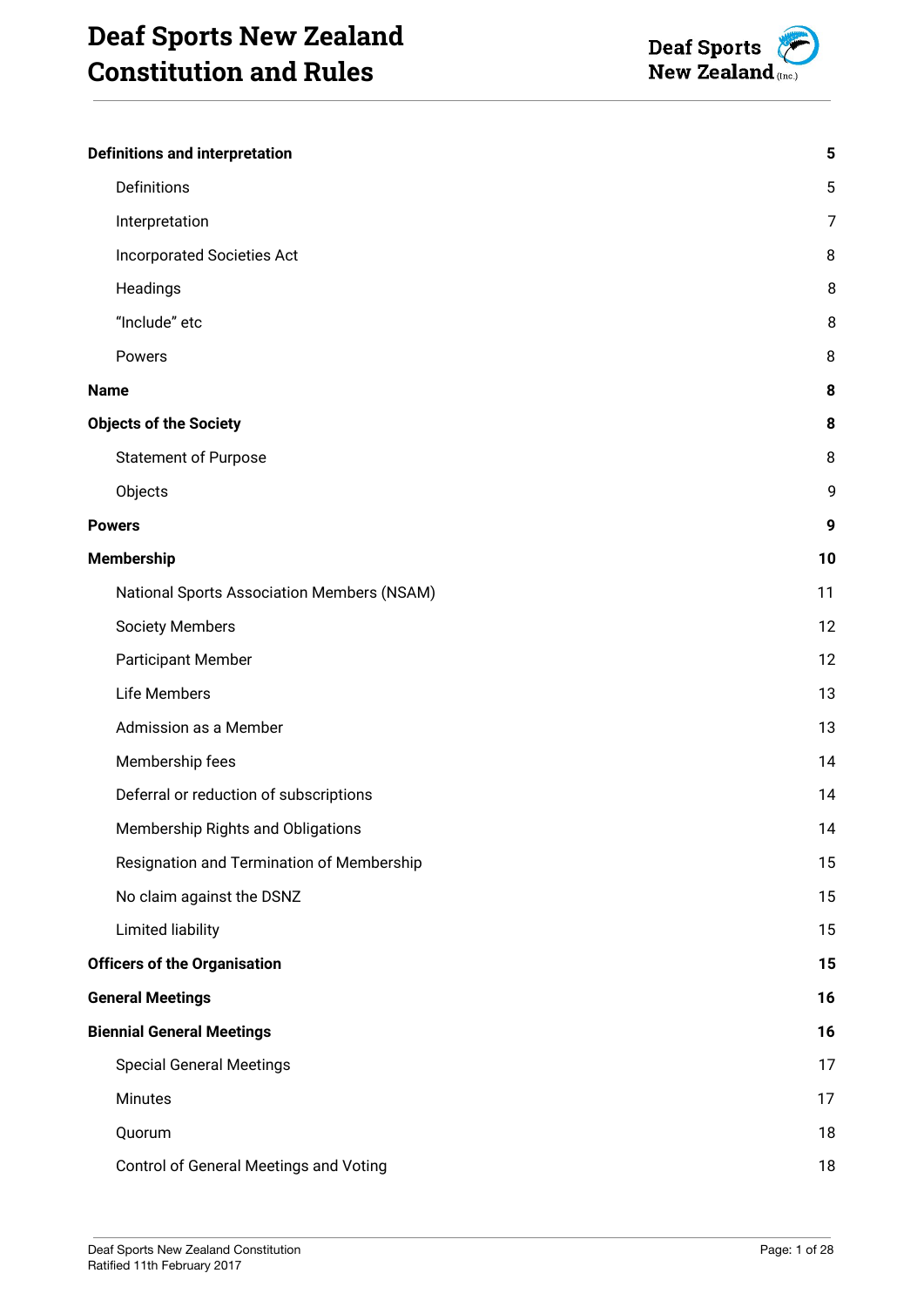# **Deaf Sports New Zealand Constitution and Rules**



| Method of Voting                             | 18 |
|----------------------------------------------|----|
| <b>The Board</b>                             | 19 |
| Role of the Board                            | 19 |
| Membership of the Board                      | 19 |
| Ineligibility                                | 19 |
| Terms of Office of Board Members             | 20 |
| Vacancies on the Board                       | 20 |
| <b>Removal of Board Member</b>               | 20 |
| <b>Duties and Powers of the Board</b>        | 21 |
| Duties of the Board                          | 21 |
| Powers of the Board                          | 22 |
| <b>Board Meetings and Procedure</b>          | 23 |
| <b>Board Appointments Panel</b>              | 24 |
| <b>Election of Board Members</b>             | 26 |
| <b>Appointment of Advisory Board Members</b> | 26 |
| <b>Staff</b>                                 | 27 |
| <b>General Manager</b>                       | 27 |
| <b>Finance Manager</b>                       | 27 |
| <b>Additional Staff</b>                      | 27 |
| <b>Anti-Doping</b>                           | 27 |
| <b>Finances</b>                              | 28 |
| <b>Common Seal</b>                           | 28 |
| <b>Alteration of Rules</b>                   | 28 |
| <b>Application of Income</b>                 | 28 |
| Liquidation                                  | 29 |
| <b>Indemnity</b>                             | 29 |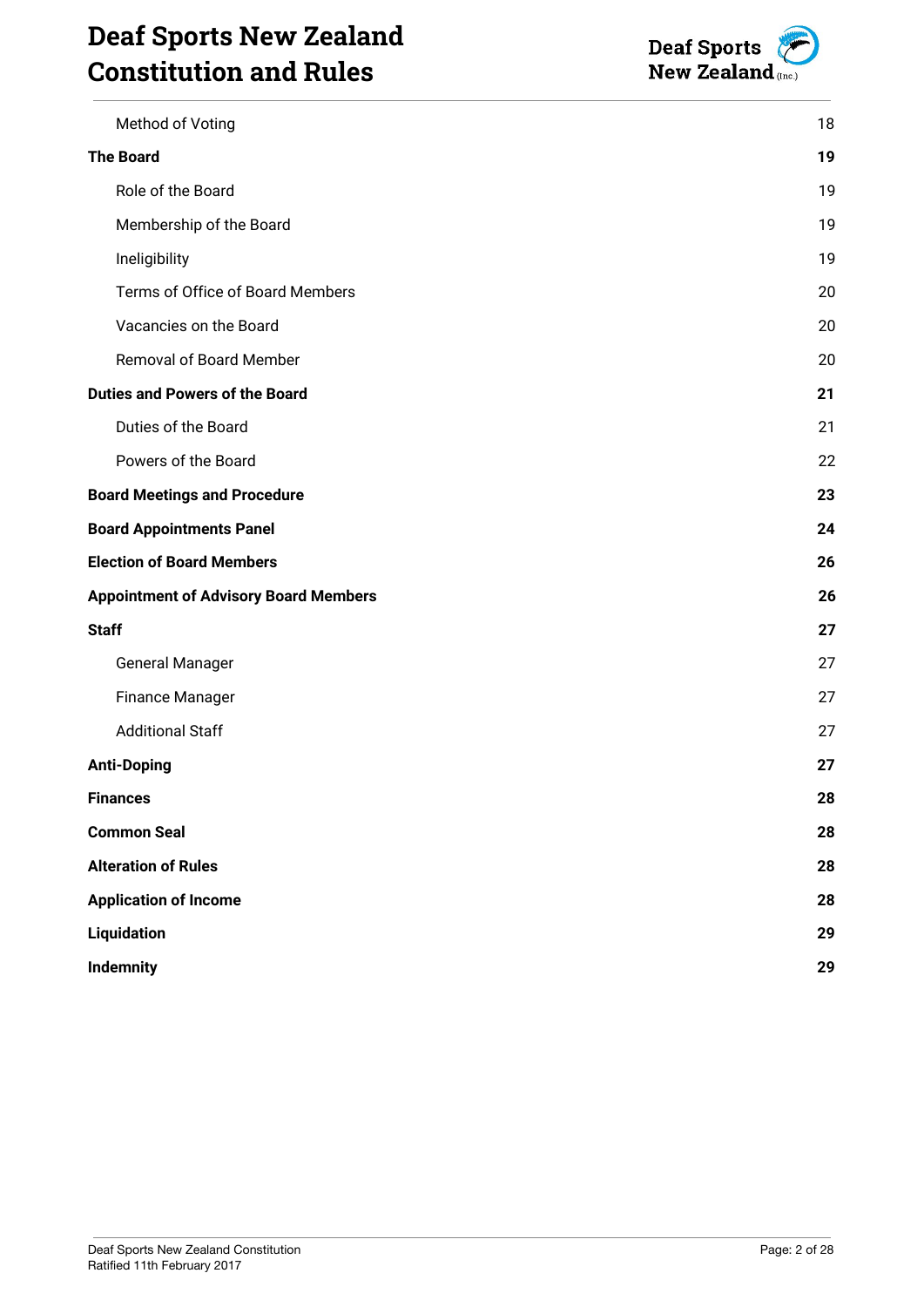

## <span id="page-3-1"></span><span id="page-3-0"></span>**1. Definitions and interpretation**

#### **1.1. Definitions**

In this Constitution unless the contrary intention appears:

**"AGM or Annual General Meeting"** means the Annual General Meeting of the Society required to be held by the Society in each calendar year and within 5 months after the end of its financial year.

**"Appeals Tribunal"** has the meaning given under Rule.

**"Appointed Board Member"** means a Board Member who has been appointed under Rule.

**"Approved Competition"** means the events specified as such in the By-laws, being competitions relating to a sport recognised by the Society or an International Federation or delivered by a Full Member and other events/competitions specified under that By-law.

**"Associate Member"** means a Member admitted to the Society under Rule.

**"BGM or Biennial General Meeting"** means the Biennial General Meeting of the Society required to be held by the Society in second calendar year and within 5 months after the end of its financial year.

**"Board"** mean the Deaf Sports New Zealand Executive Board

**"Board Member"** means a member of the Board including Elected Board Members and Appointed Board Members.

**"Board Members"** means all or some of the Board members of the Society acting as a board.

**"Chair"** means the person appointed chair of a meeting under Rule.

**"Club"** means a club described in Rule

**"Committee"** means a committee established by the Board Members under this Constitution.

**"Constitution"** means this constitution as amended from time to time, and a reference to a particular Rule is a reference to a Rule of this Constitution

**"Deaf Sports**" means sports for athletes who are deaf and hard of hearing.

**"Deaf Society"** means a Deaf Club or Deaf Society.

**"DSNZ"** means Deaf Sports New Zealand Inc.

**"Elected Board Member"** means a Board Member elected under Rule.

**"Employee"** means a person who receives a financial payment from the DSNZ or the Member (as the case may be), which is not a reimbursement for expenses. This also includes a person who receives a payment from a third party for specific purposes, from funds paid by the DSNZ or the Member (as the case may be) to the third party for such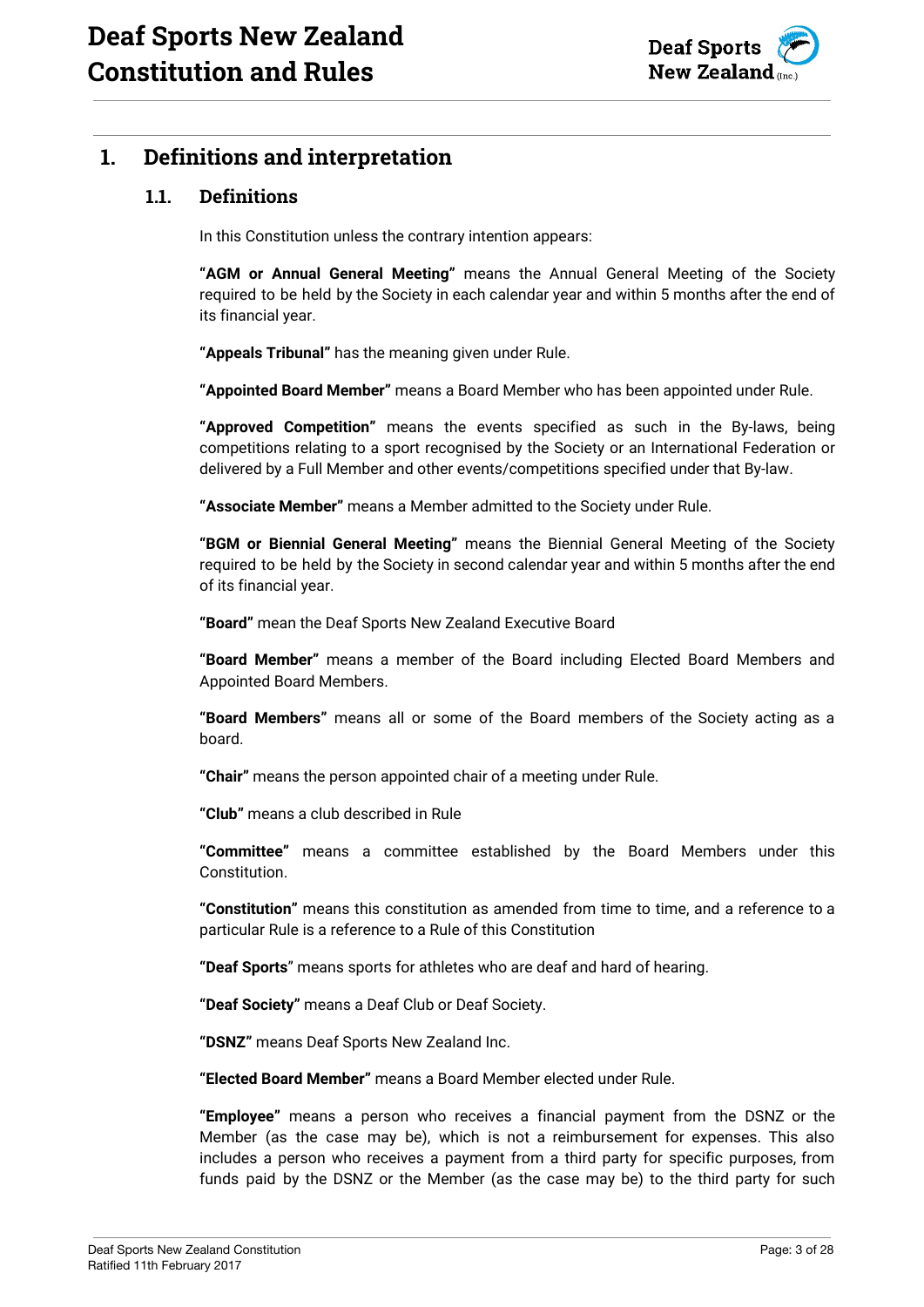

specific purposes.

**"General Manager"** or **"GM"** means a person appointed as chief executive officer of the Deaf Sports New Zealand.

**"General Meeting"** means any meeting of the Members of the Society and includes an Annual General Meeting, Biennial General Meeting and/or Special General Meeting.

**"ICSD"** means the International Committee of Sports for the Deaf.

**"Incorporated Societies Act"** means the Incorporated Societies Act 1908 as modified and amended from time to time and includes any regulations made under the Act and any exemption or modification to that Act applying to the Society.

**"International Federation"** means the ICSD and, subject to the agreement of Members in a General Meeting, any other international bodies to which the Society is affiliated.

**"Life Member"** means a Member admitted to the Society as a Life Member under Rule.

**"Member"** means and includes all classes of members of Deaf Sports New Zealand described under Rule.

**"NSAM"** means National Sports Association Member.

**"Objects"** means the objects of the Deaf Sports New Zealand described under Rule 3.

**"Officer"** – means, a person who: Holds a position, whether elected or appointed, as president, vice president, secretary, treasurer, board member or equivalent.

**"Ordinary Resolution"** means a resolution passed by a majority of votes cast.

**"Participant Member"** means the class of member described in Rule.

**"Patron"** means the person appointed as a patron of Deaf Sports New Zealand.

**"Personal Information"** has the meaning described by Part 21 section 2 of the Privacy Act 1993.

**"Policy"** means a policy made under Rule.

**"President"** means the President from time to time of Deaf Sports New Zealand elected at the General Meeting.

**"Regional Zone"** means the zone as specified by the regional boundaries.

**"Register"** means the register of Members maintained by the Society Secretary specified in Rule.

**"Registered Office"** means the registered office of the Society from time to time.

**"Representative"** means a person duly appointed to represent a Full Member at a general meeting of the Society in accordance with this Constitution.

**"Rules"** means these rules and "Rule" shall have a corresponding meaning.

**"Society"** means Deaf Sports New Zealand, an incorporated society with such society being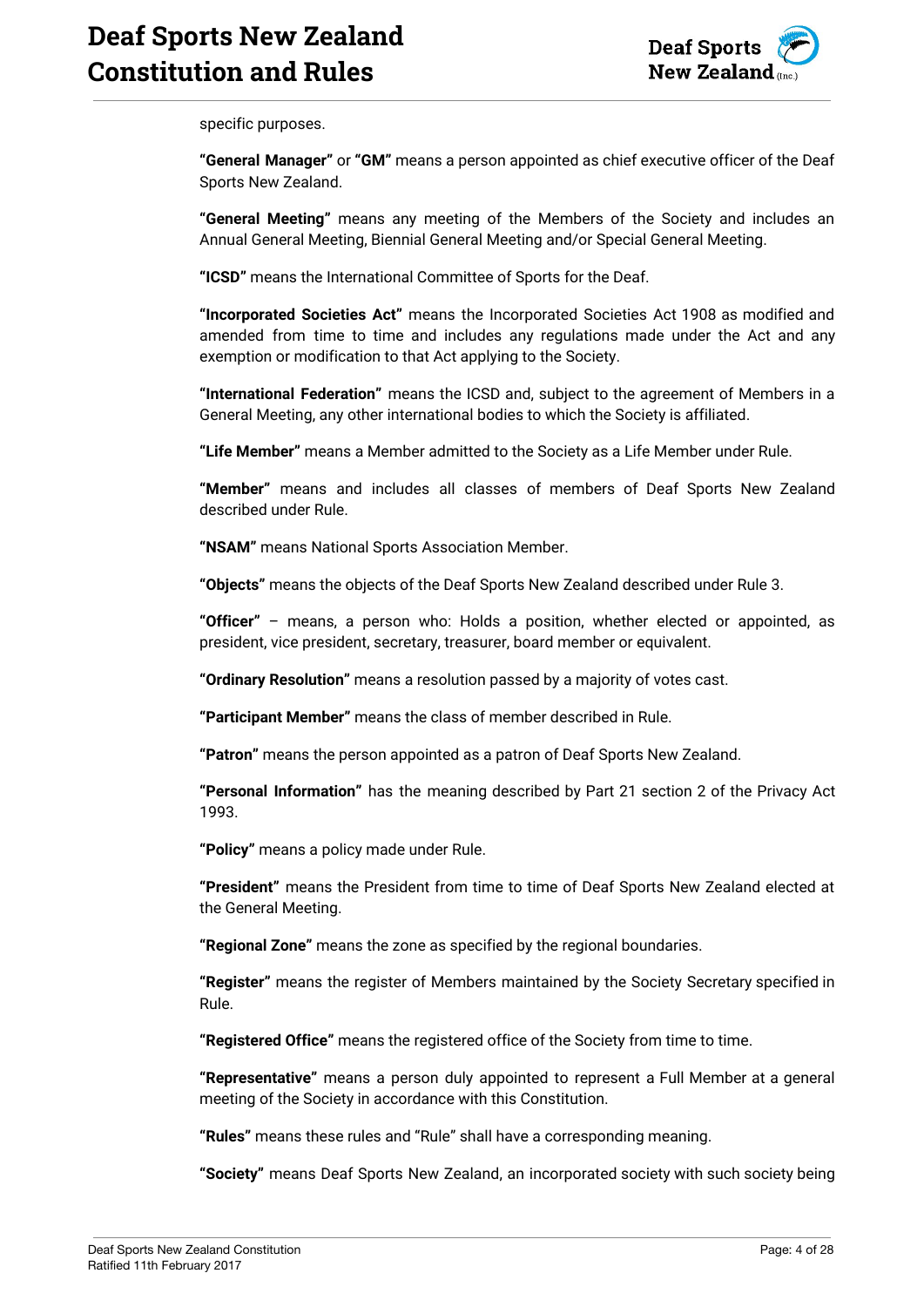

a not for profit organisation.

**"DSNZ Secretary"** means a person(s) appointed as a Society secretary of the Society from time to time and, where appropriate, includes an acting Society secretary and a person appointed by the Board to perform all or any of the duties of a secretary of the Society.

**"Sport Association"** means a Deaf Sport Association described in Rule.

**"Special Resolution"** means a resolution, which requires at least two-thirds of the votes cast by Members entitled to vote on the resolution in order to be passed.

**"SGM or Special General Meeting"** means the Special General Meeting of the Society called by the Board or Members specified under Rule.

**"Statutes and Regulations"** means the Statutes and Regulations of International Federations in force from time to time.

**"Telecommunication Meeting"** means a meeting held by telephone, email, video, or any other technology (or any combination of these technologies), which permits each Director at a meeting of Directors, or each Voting Member at a meeting of members to communicate with any other participant. Such forms of meeting need to be reflected in the Boards minutes.

**"Zone Delegate"** means a delegate representing the zone of Social Members described in Rule.

#### <span id="page-5-0"></span>**1.2. Interpretation**

In this Constitution:

- **1.2.1.** A reference to a Member present at a General Meeting means the Member present in person or by proxy, attorney or Representative;
- **1.2.2.** A reference to a document or instrument includes any amendments made to the document or instrument from time to time and, unless the contrary intention appears, includes a replacement to the document or instrument.

In this Constitution unless the contrary intention appears:

- **1.2.3.** Words importing any gender include all other genders;
- **1.2.4.** The word person includes a firm, a body corporate, a partnership, a joint venture, an unincorporated body or association or an authority;
- **1.2.5.** A reference to an organisation includes a reference to its successors;
- **1.2.6.** The singular includes the plural and vice versa;
- **1.2.7.** A reference to a law includes regulations and instruments made under it;
- **1.2.8.** A reference to a law or a provision of a law includes amendments, re-enactments or replacements of that law or the provision;
- **1.2.9.** Where, by a provision of this Constitution, a document including a notice is required to be signed, that requirement may be satisfied in relation to an electronic communication of the document in any manner permitted by law relating to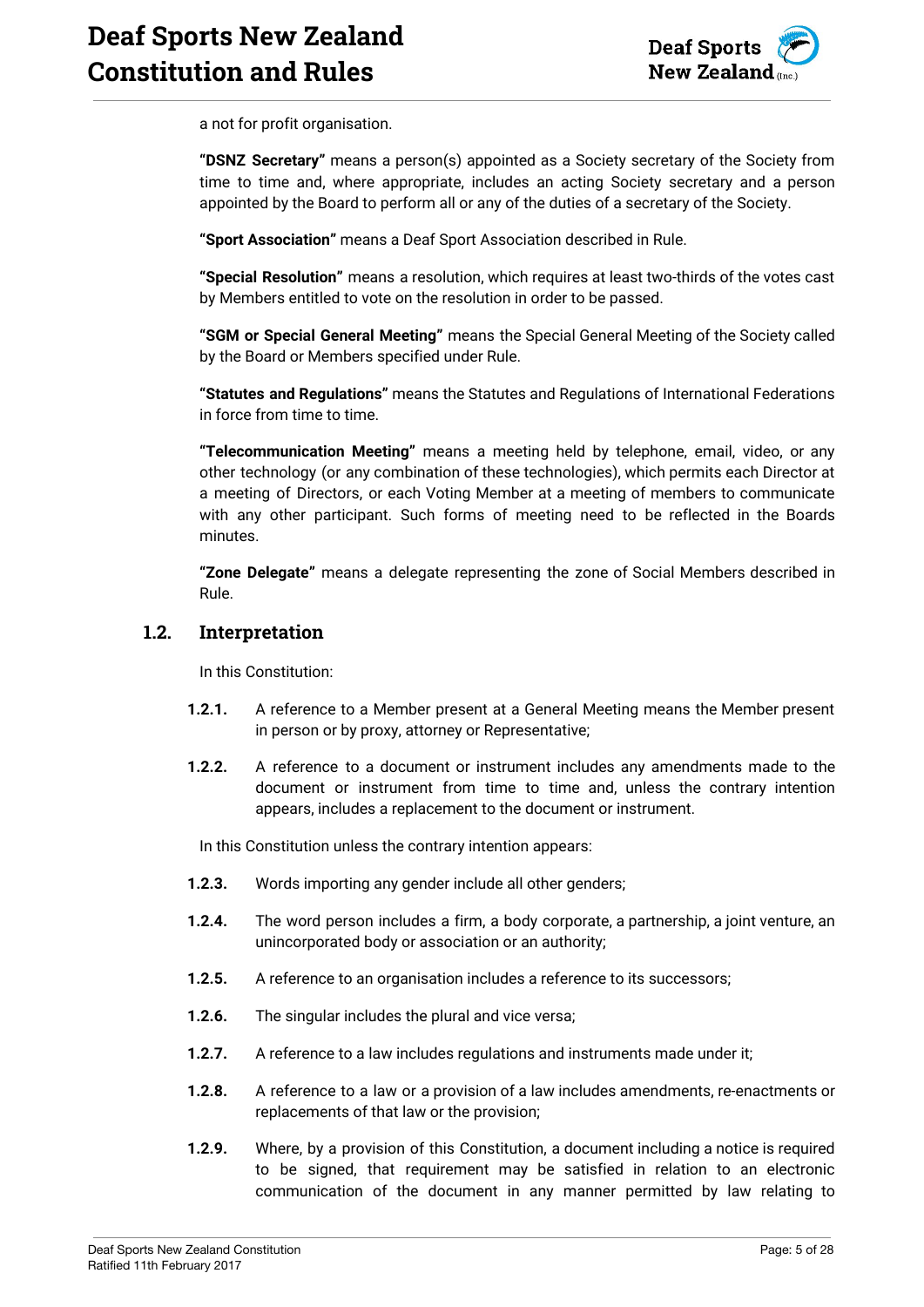

electronic transmissions or in any other manner approved by the Board; and

**1.2.10.** "Writing" and "written" includes printing, typing and other modes of reproducing words in a visible form including, without limitation, any representation of words in a physical document or in an electronic communication or form or otherwise.

#### <span id="page-6-0"></span>**1.3. Incorporated Societies Act**

In this Constitution unless the contrary intention appears:

- **1.3.1.** An expression has, in a provision of this Constitution that deals with a matter dealt with by a particular provision of the Incorporated Societies Act, the same meaning as in that provision of the Incorporated Societies Act; and
- **1.3.2.** "Section" means a section of the Incorporated Societies Act. The provisions of the Incorporated Societies Act that apply as replaceable rules are displaced by this Constitution and accordingly do not apply to the Societies.

#### <span id="page-6-1"></span>**1.4. Headings**

**1.4.1.** Headings are inserted for convenience and do not affect the interpretation of this Constitution.

#### <span id="page-6-2"></span>**1.5. "Include" etc**

**1.5.1.** In this Constitution the words "include", "includes", "including" and "for example" are not to be interpreted as words of limitation.

#### <span id="page-6-3"></span>**1.6. Powers**

**1.6.1.** A power, an authority or discretion reposed in a Board Member, the Board Members, a Committee, the Society in general meeting or a Member may be exercised at any time and from time to time.

## <span id="page-6-4"></span>**2. Name**

- **2.1.** The name of the incorporated society is "Deaf Sports New Zealand Incorporated" or DSNZ (Inc) and herein after referred as "Deaf Sports New Zealand" or "DSNZ".
- **2.2.** The Society was founded in March 1963 in Wellington. Formerly known as the New Zealand Deaf Amateur Sports Association (NZDASA), New Zealand Deaf Sport Association (NZDSA) and Deaf Sports Federation of New Zealand (DSFNZ).

## <span id="page-6-6"></span><span id="page-6-5"></span>**3. Objects of the Society**

#### **3.1. Statement of Purpose**

**3.1.1.** DSNZ's purpose is to be the national body in New Zealand to promote, and facilitate access for deaf and hard of hearing people to quality sports competitions and activities direct or through Member organisations, and to represent the interests of sport for the deaf and hard of hearing as an affiliate or otherwise with International Federations, the Sports New Zealand and other Member-endorsed bodies and to co- ordinate the participation by New Zealand athletes, coaches and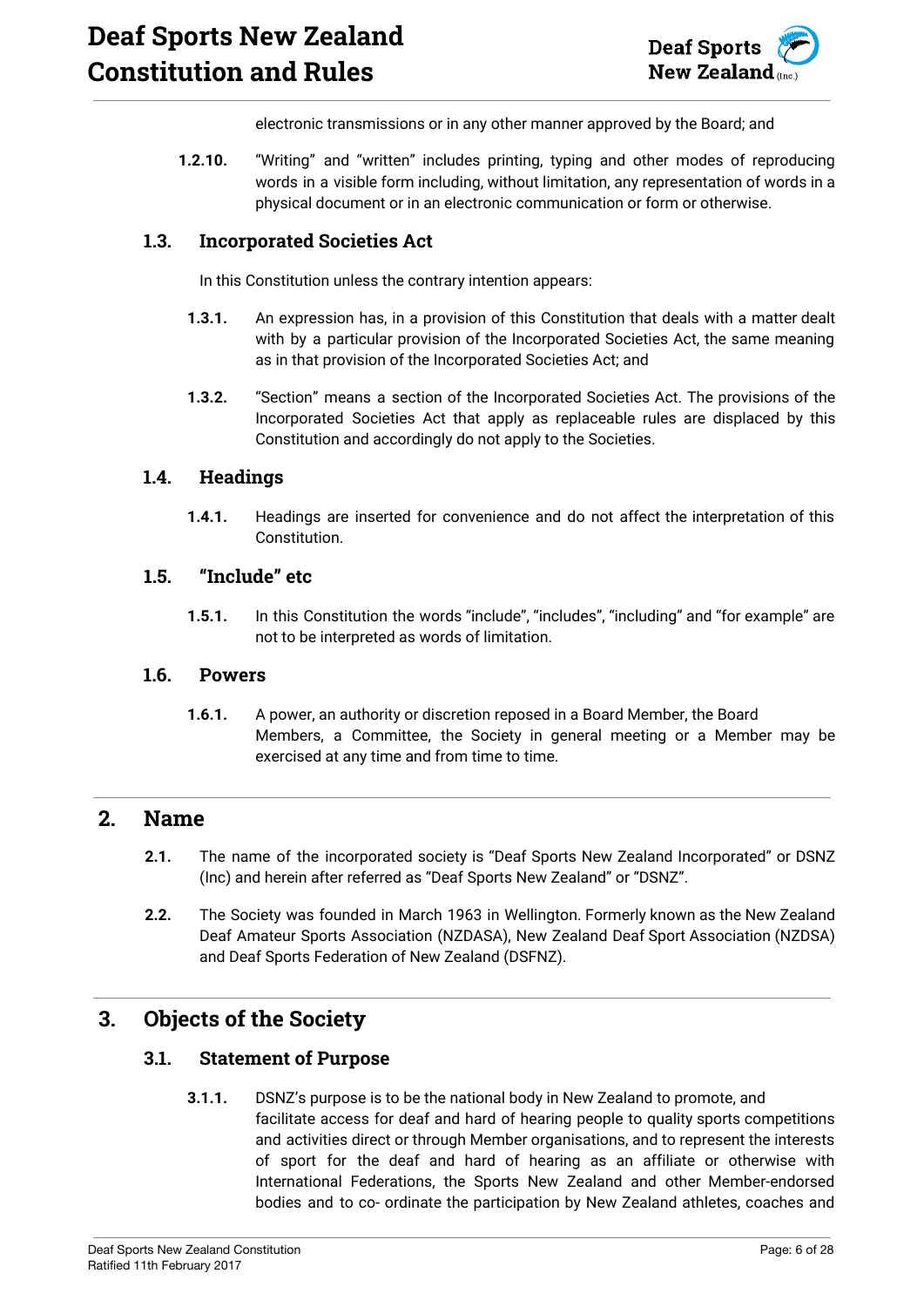

officials in Approved Competitions and Programs.

#### <span id="page-7-0"></span>**3.2. Objects**

The objects for which DSNZ is established are to:

- **3.2.1.** To be the national umbrella body in New Zealand to promote, develop and foster Deaf Sports for the health, well-being, and benefit of the general public in New Zealand.
- **3.2.2.** To promote opportunities and facilities to enable, assist educate, and enhance the participation, enjoyment and performance of deaf and hard of hearing participants in New Zealand.
- **3.2.3.** To affiliate and co-operate with kindred and other organisations, including the International Committee of Sports for the Deaf, and Asia-Pacific Deaf Sports Confederation;
- **3.2.4.** Manage the international accreditation of New Zealand participants involved in Approved Competitions overseas;
- **3.2.5.** Select, or approve for selection, as appropriate, Participant Members for participation in Approved Competitions overseas, including tours overseas by teams representing the DSNZ;
- **3.2.6.** Make, adopt, vary and publish policies, rules, regulations, and conditions for the regulation of Approved Competitions conducted in New Zealand;
- **3.2.7.** Co-operate with other bodies, including Members:
	- **3.2.7.1.** In the promotion and development of participants to represent the DSNZ in Approved Competitions and Programs; and
	- **3.2.7.2.** Otherwise, in relation to the achievement by the DSNZ of its objects,
- **3.2.8.** Support Members in the development of competitions, programs and the training of coaches and officials; and
- **3.2.9.** Take any other action which, in the opinion of the Board, is in the best interests of the achievement of the DSNZ's objects;
- **3.2.10.** Provide education, meditation resources to enable access for the deaf and hard of hearing to overcome barriers and obstacles;
- **3.2.11.** Provide quality national sports competitions and activities, which would not ordinarily be available to the deaf and hard of hearing community.

#### <span id="page-7-1"></span>**4. Powers**

DSNZ has the power, subject to this Constitution to:

- **4.1.** Purchase, lease, hire or otherwise acquire, hold, manage, maintain, insure, sell or otherwise deal with property and other rights, privileges and licences;
- **4.2.** Control and raise money including borrow, invest, loan or advance monies and secure the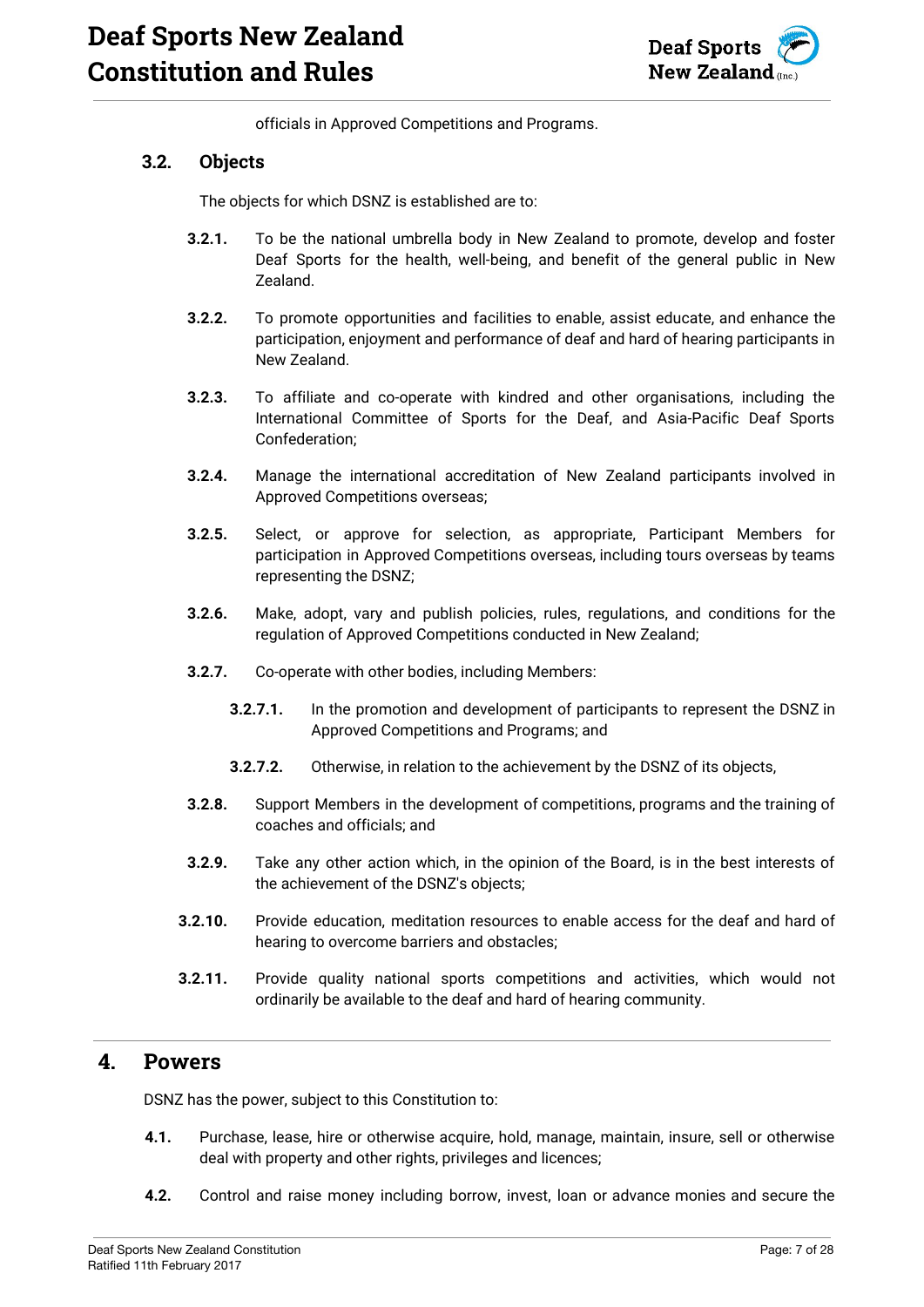

payment of such money by way of mortgage or change over all or part of any of its property and enter into guarantees;

- **4.3.** Sell, lease, mortgage, charge or otherwise dispose of any property of DSNZ and grant such rights and privileges over such property as it considers appropriate;
- **4.4.** Determine, raise and receive money by subscriptions, donations, fees, levies, entry or usage charges, sponsorship, government funding, community funding or otherwise;
- **4.5.** Produce, develop, create, license and otherwise exploit, use and protect the intellectual property of DSNZ;
- **4.6.** Make, alter, rescind, enforce this Constitution, and any rules, by-laws, regulations, policies and procedures for the governance, management and operation of DSNZ;
- **4.7.** Determine, implement and enforce disciplinary, disputes and appeal procedures, including rules, regulations and policies for such and, conduct hearings and impose sanctions and penalties including for anti-doping;
- **4.8.** Consider and settle disputes between Members;
- **4.9.** Determine who are its Members and withdraw, suspend or terminate membership;
- **4.10.** Enter into, manage and terminate contracts or other arrangements with employees, sponsors, Members and other persons and organisations;
- **4.11.** Make, alter, rescind and enforce rules of competition;
- **4.12.** Organise and control competitions, events and programmes;
- **4.13.** Select national and other representative teams and squads;
- **4.14.** Assign functions to and/or enter into agreements with organisations such as Sport New Zealand, the Sports Tribunal of New Zealand and the Drug Free Sport New Zealand;
- **4.15.** Delegate powers of DSNZ to any person, Board, committee or sub-committee;
- **4.16.** Purchase or otherwise acquire all or any part of the property, assets and liabilities of any one or more companies, institutions, incorporated societies, or organisations whose activities or objects are similar to those of the DSNZ, or with which the DSNZ is authorised to amalgamate or generally for any purpose designed to benefit the DSNZ;
- **4.17.** Do any other acts or things which are incidental or conducive to the attainment of the objects of DSNZ.
- **4.18.** The powers listed in Rule 4.1 must only be used to further the charitable purposes of DSNZ.

## <span id="page-8-0"></span>**5. Membership**

Membership of the DSNZ will be divided into two categories:

- **5.1.** Associate Member with voting rights
	- **5.1.1.** National Sports Association Members as detailed in Rule 5.3;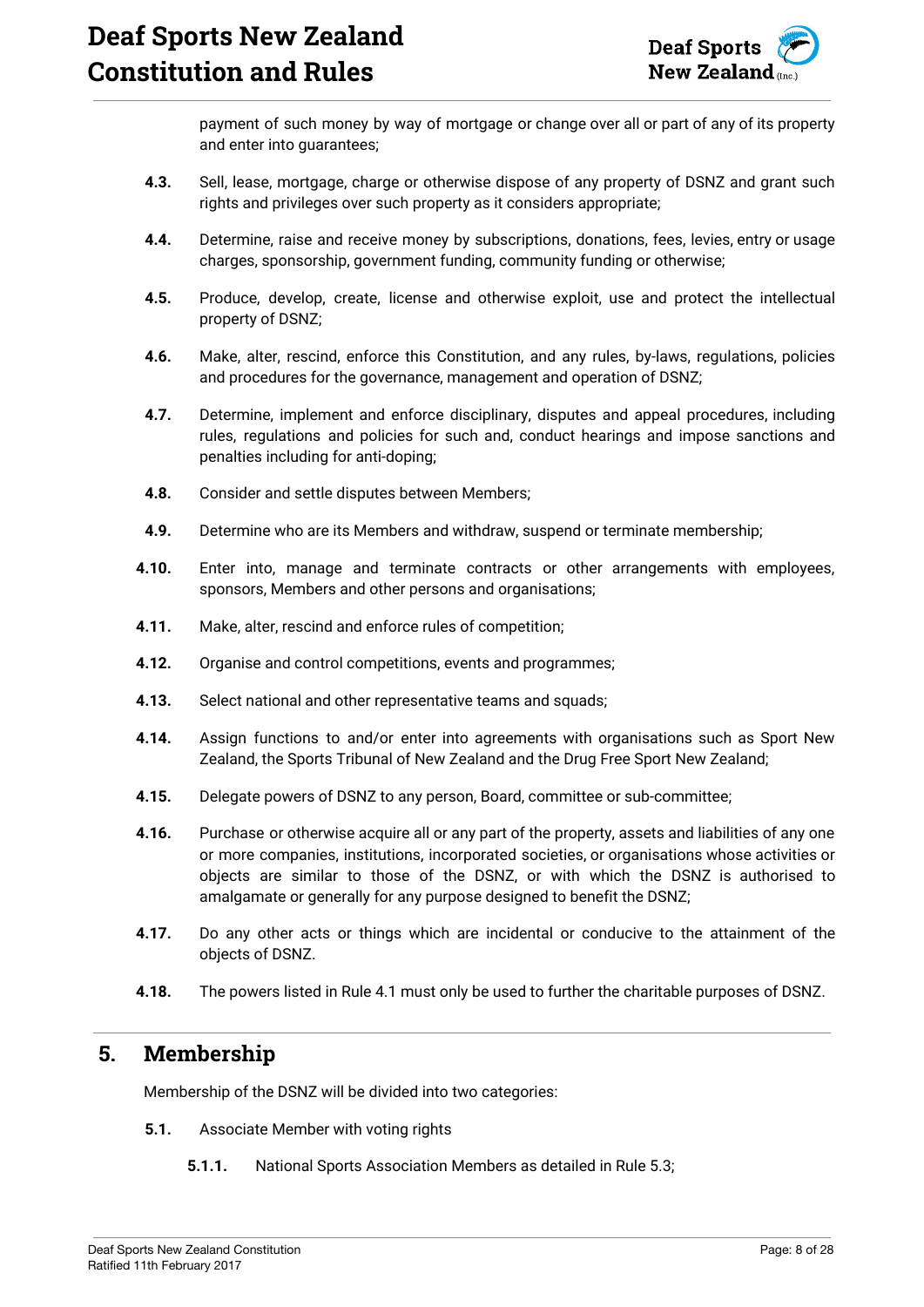

- **5.1.2.** Society Members as detailed in Rule 5.4;
- **5.2.** Individual Member with no voting rights
	- **5.2.1.** Participant Members as detailed in Rule 5.5.
	- **5.2.2.** Life Members as detailed in Rule 5.6.

#### <span id="page-9-0"></span>**5.3. National Sports Association Members (NSAM)**

- **5.3.1.** National sporting organisations in New Zealand that are primarily responsible for the development of participants who are deaf and hard of hearing or that conduct sport competitions or that organise teams for athletes that are deaf and hard of hearing consistent with the objects of the DSNZ, shall be eligible to apply for membership of the DSNZ as a NSAM but will be required to satisfy the following procedure to be admitted as an Associate Member of the DSNZ:
	- **5.3.1.1.** Following application by a qualifying organisation, the Board will consider at a Board meeting whether to recommend to the Associate Members that a prospective Associate Member should be admitted as an Associate Member of the DSNZ;
	- **5.3.1.2.** Subject to paragraph (a), the Board shall take all actions necessary to ensure that a resolution nominating the new entity as as Associate Member is considered at a General Meeting of the DSNZ as soon thereafter as is reasonably practicable; and
	- **5.3.1.3.** If the resolution referred to in paragraph (b) is approved at a General Meeting of the DSNZ by an ordinary resolution of DSNZ then, subject to Rule 5.6, the entity will become a new Associate Member.
- **5.3.2.** In addition to the obligations as an Associate Member under Rule 5.10 (membership Rights and Obligations), each National Sporting Association that is a Member shall:
	- **5.3.2.1.** Administer, promote and develop Deaf Sports in the country in accordance with the Objects of DSNZ, this Constitution and any regulations;
	- **5.3.2.2.** Be, and maintain registration as, an incorporated society under the Incorporated Societies Act 1908;
	- **5.3.2.3.** Have, as its members, Clubs and other members it considers appropriate
	- **5.3.2.4.** Adopt the Objects of DSNZ and adopt a constitution which is not inconsistent with the Constitution;
	- **5.3.2.5.** Apply its property and capacity in pursuit of the Objects of DSNZ and the objects of the Sport Association;
	- **5.3.2.6.** Do all that is reasonably necessary to enable the Objects of DSNZ and the objects of the Sport Association to be achieved;
	- **5.3.2.7.** Act in good faith with loyalty to DSNZ to ensure the maintenance and enhancement of DSNZ and Deaf Sports, and its reputation, and to do so for the collective and mutual benefit of the Members and DSNZ;
	- **5.3.2.8.** Operate with, and promote, mutual trust and confidence between DSNZ and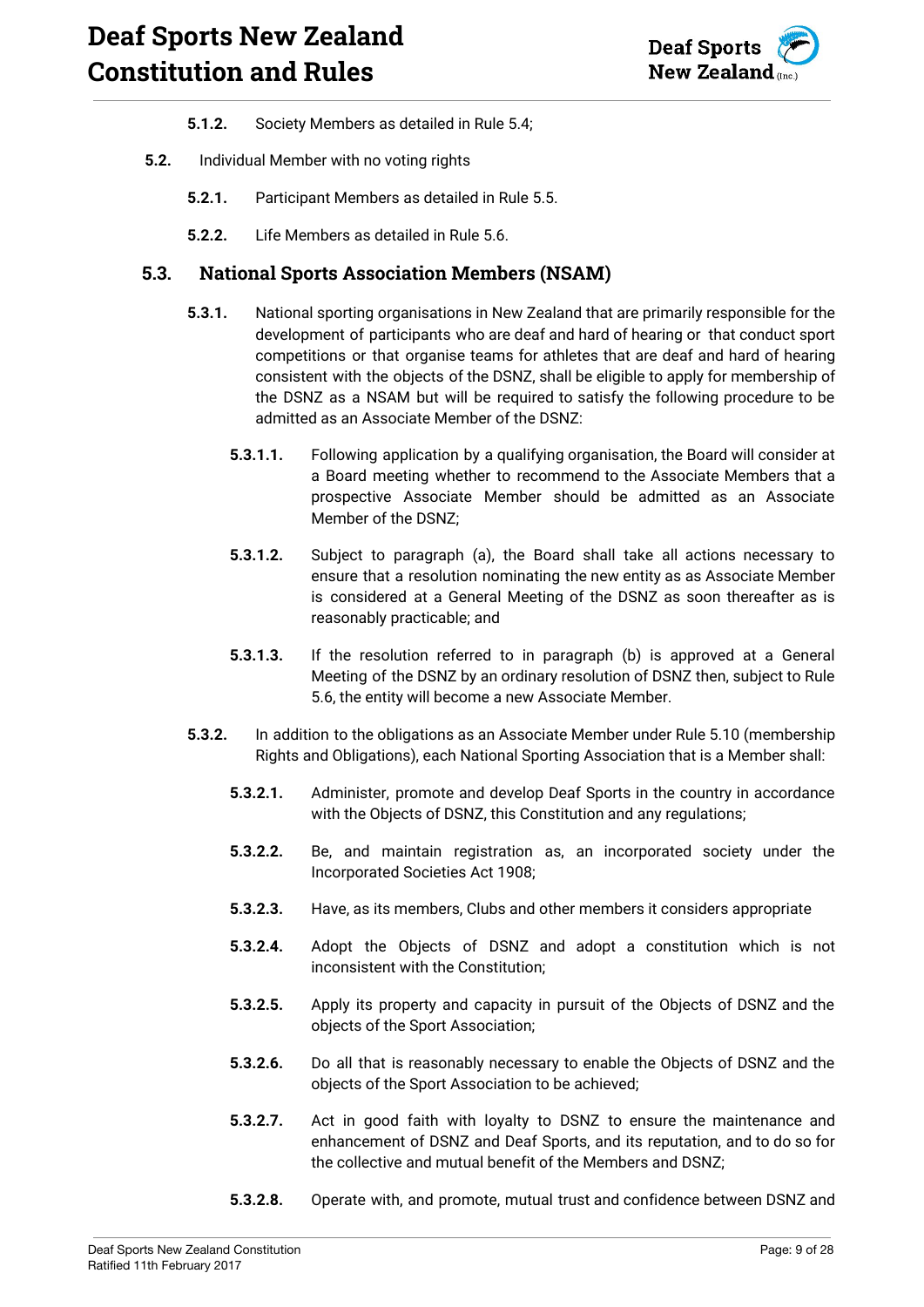

the Members; and

- **5.3.2.9.** At all times act in the interests of the Members and Deaf Sports. Manage the international accreditation of New Zealand participants involved in Approved Competitions overseas;
- **5.3.2.10.** Each National Sport Association shall, on request, provide to DSNZ a copy of its constitution and any proposed amendments to it. The Board may require a National Sport Association to amend its constitution if it, or any proposed rule within it, is inconsistent or in conflict with, the Constitution or regulations, by-laws or policies of DSNZ.
- **5.3.2.11.** Each National Sport Association shall maintain a register of its members in the format determined by the Board. Each National Sport Association shall provide its register of members, and all details contained within it, to DSNZ as requested from time to time.
- **5.3.2.12.** An Associate Member is entitled to notice of, to attend and to speak at any General Meeting;
- **5.3.2.13.** Each Associate Member may, through their Delegate, exercise their vote on any resolution at a General Meeting.

#### <span id="page-10-0"></span>**5.4. Society Members**

- **5.4.1.** Deaf Clubs or Societies for the deaf and hard of hearing in New Zealand shall be eligible to apply for membership of the DSNZ as a Society Member but will be required to satisfy the following procedure to be admitted as a Society Member of DSNZ:
- **5.4.2.** The Board may at any time, subject to Rule 5.7 (Admission as a Member), recognise a Deaf Club or Society organisation for the deaf and hard of hearing, or such other organisation contributing to sport for the deaf and hard of hearing as a Society Member.
- **5.4.3.** Each Deaf Club or Society shall be assigned a Regional Zone.
- **5.4.4.** Each Society Member may, through their Regional Zone, exercise their vote on any resolution at a General Meeting.
- **5.4.5.** Each Society Member shall maintain a register of its members in the format determined by the Board. Each Society Member shall provide its register of members, and all details contained within it, to DSNZ as requested from time to time.

#### <span id="page-10-1"></span>**5.5. Participant Member**

- **5.5.1.** An individual Participant is a New Zealand resident who wish to compete in DSNZ competitive events. An individual Participant that is recognised by, and registered with, an Associate or Social Member will, upon:
	- **5.5.1.1.** The relevant Associate or Social Member notifying the DSNZ of the registration of the Participant with the Associate Member; and
	- **5.5.1.2.** Registration with the DSNZ in accordance with Rule 5.7 (Admission as a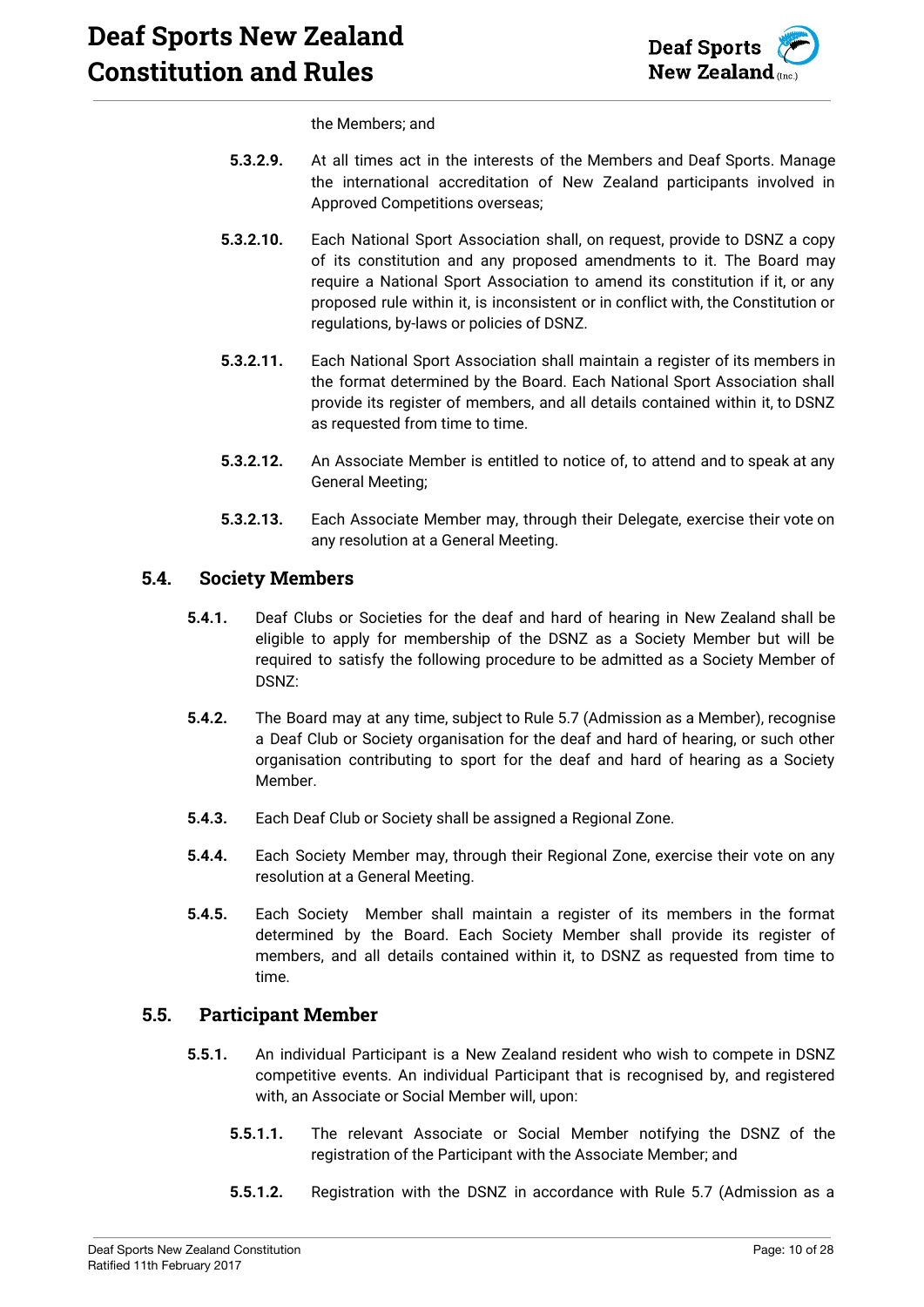

Member) become a Participant Member and is subject to the provisions of this Constitution.

- **5.5.2.** Each Associate and Society Member must ensure that it provides the DSNZ with an up to date list of Participants who are registered with the Associate and Social Member upon an annual basis or upon request by the Board or DSNZ Secretary.
- **5.5.3.** A person involved in sport for the deaf and hard of hearing and who is not a person recognised by, and registered with an Associate or Social Member may, on application in accordance with Rule 5.6 (Admission as a Member) be accepted by the Board (in their sole discretion) as a Participant Member.
- **5.5.4.** A Participant Member is not entitled to notice of, or to attend, speak or vote at any general meeting.

#### <span id="page-11-0"></span>**5.6. Life Members**

Life membership is the highest honour given to an individual for his/her services to Deaf Sports New Zealand and/or Deaf Sports.

- **5.6.1.** A Special Resolution may elect an individual who has contributed long and meritorious service to the DSNZ as a Life Member at any general meeting.
- **5.6.2.** An Associate Member or a Board Member may nominate an individual for election as a Life Member in accordance with the relevant Policy but must made to the Board in writing 60 days before the general meeting.
- **5.6.3.** Nominations for a Life Member must set out the reasons why, in the opinion of the nominator, the nominee should be considered for Life Membership.
- **5.6.4.** If the nomination does not satisfy the eligibility criteria set out in the Policy, the Board may decide not to submit the nomination to the next annual general meeting for approval. If this occurs the Board shall provide reasons for their decision to the nominator.
- **5.6.5.** A Life Member is entitled to the following privileges:
	- **5.6.5.1.** Notice of and attendance at any general meeting with the right to speak but not to vote at any general meeting;
	- **5.6.5.2.** Subject to any separate agreement with the DSNZ to the contrary, has no obligation, and may not be required, to pay any registration or subscription expenses;
	- **5.6.5.3.** Invitations to major sporting events controlled by the DSNZ, and issued a DSNZ ID card for non-players.
	- **5.6.5.4.** The privilege does not cover travel, accommodation or meal expenses.
- **5.6.6.** A Policy will list the eligibility criteria and nomination procedure relating to Life Membership applications.

#### <span id="page-11-1"></span>**5.7. Admission as a Member**

An organisation will become a Member and the Board will direct the DSNZ Secretary to record their name in the register of Members kept by the DSNZ as a Member (in the relevant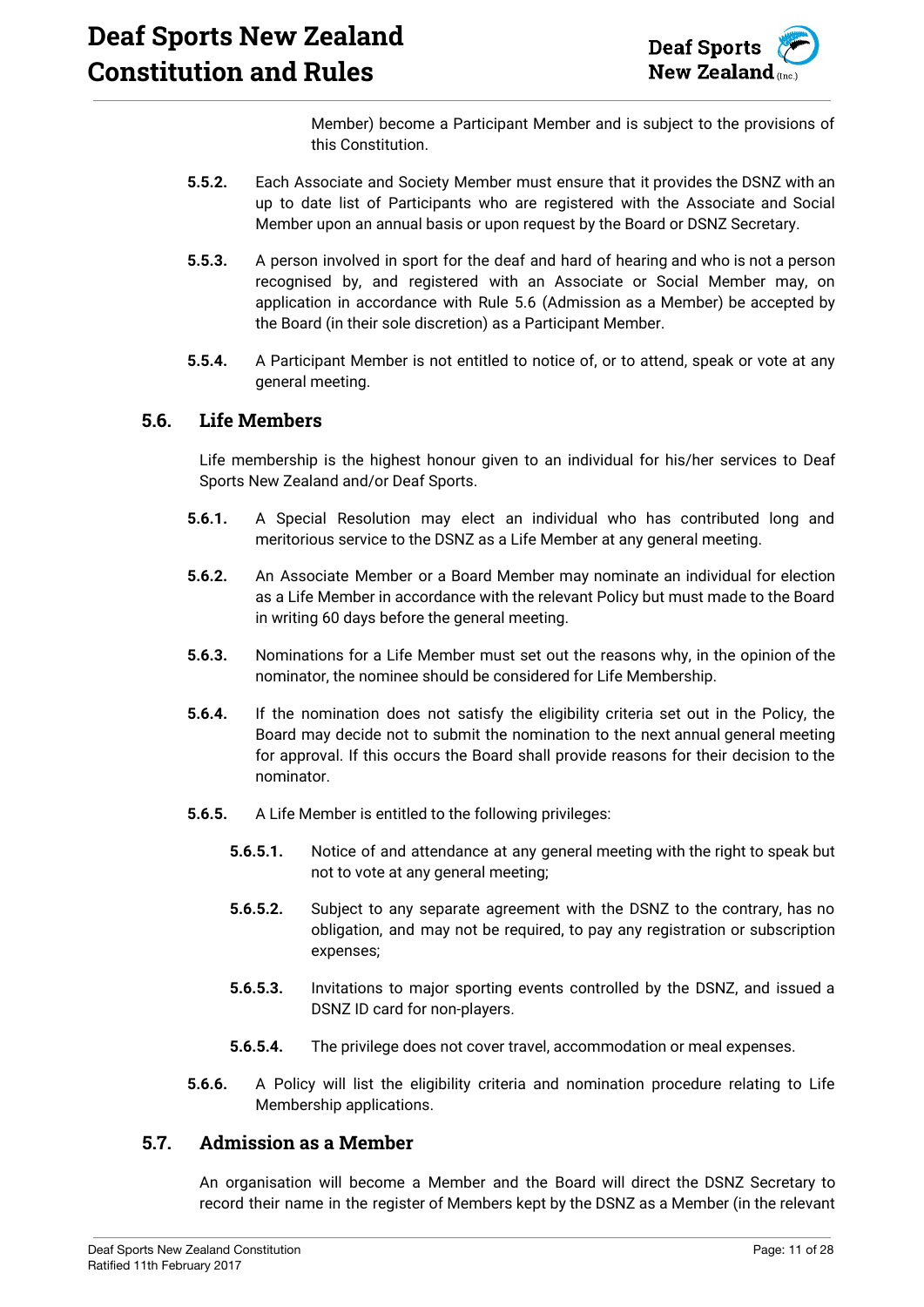

category of membership) only upon meeting the criteria applicable to membership and on receipt of a signed application in which the Member undertakes to:

- **5.7.1.** Be bound by this Constitution, the Statutes and Regulations, and those of the Policies expressed to apply to it;
- **5.7.2.** Agree to pay the fees and subscriptions determined to apply to the Member under Rule 5.8 (Membership fees); and
- **5.7.3.** Support the DSNZ in the encouragement and promotion of its objects.

#### <span id="page-12-0"></span>**5.8. Membership fees**

- **5.8.1.** The Board must determine from time to time:
	- **5.8.1.1.** The amount of the biennial membership fee payable by each Member and the due date for its payment; and
	- **5.8.1.2.** Any other amount to be paid by each Member, whether of a recurrent or any other nature and the due date for its payment.
- **5.8.2.** The Board may determine different levels of membership fees and other fees for different type of Members.
- **5.8.3.** Each Member must pay the DSNZ the amounts determined according to this Rule within 1 calendar month of such amount being due.
- **5.8.4.** The right of a Member to attend and vote at a General Meeting is suspended while the payment of any subscription or any other amount is in arrears greater than 30 days from the date of the invoice.

#### <span id="page-12-1"></span>**5.9. Deferral or reduction of subscriptions**

The Board may defer the obligations of a Member to pay a subscription or other amount, or reduce (including to zero) the subscription or other amount payable by a Member, if the Board are satisfied that:

- **5.9.1.** There are reasonable grounds for doing so;
- **5.9.2.** The DSNZ will not be materially disadvantaged as a result; and
- **5.9.3.** The Member agrees to pay the deferred or (if greater than zero) the reduced subscription or other amount within a time fixed by the Board.

#### <span id="page-12-2"></span>**5.10. Membership Rights and Obligations**

- **5.10.1.** Members acknowledge and agree that:
	- **5.10.1.1.** An application for membership must be in writing and in such format as may be required by the Board from time to time. All applications for membership will be determined by the Board.
	- **5.10.1.2.** Members are bound by this Constitution and by the regulations, by-laws, policies and procedures of DSNZ.
	- **5.10.1.3.** In order to receive or continue to receive membership entitlements,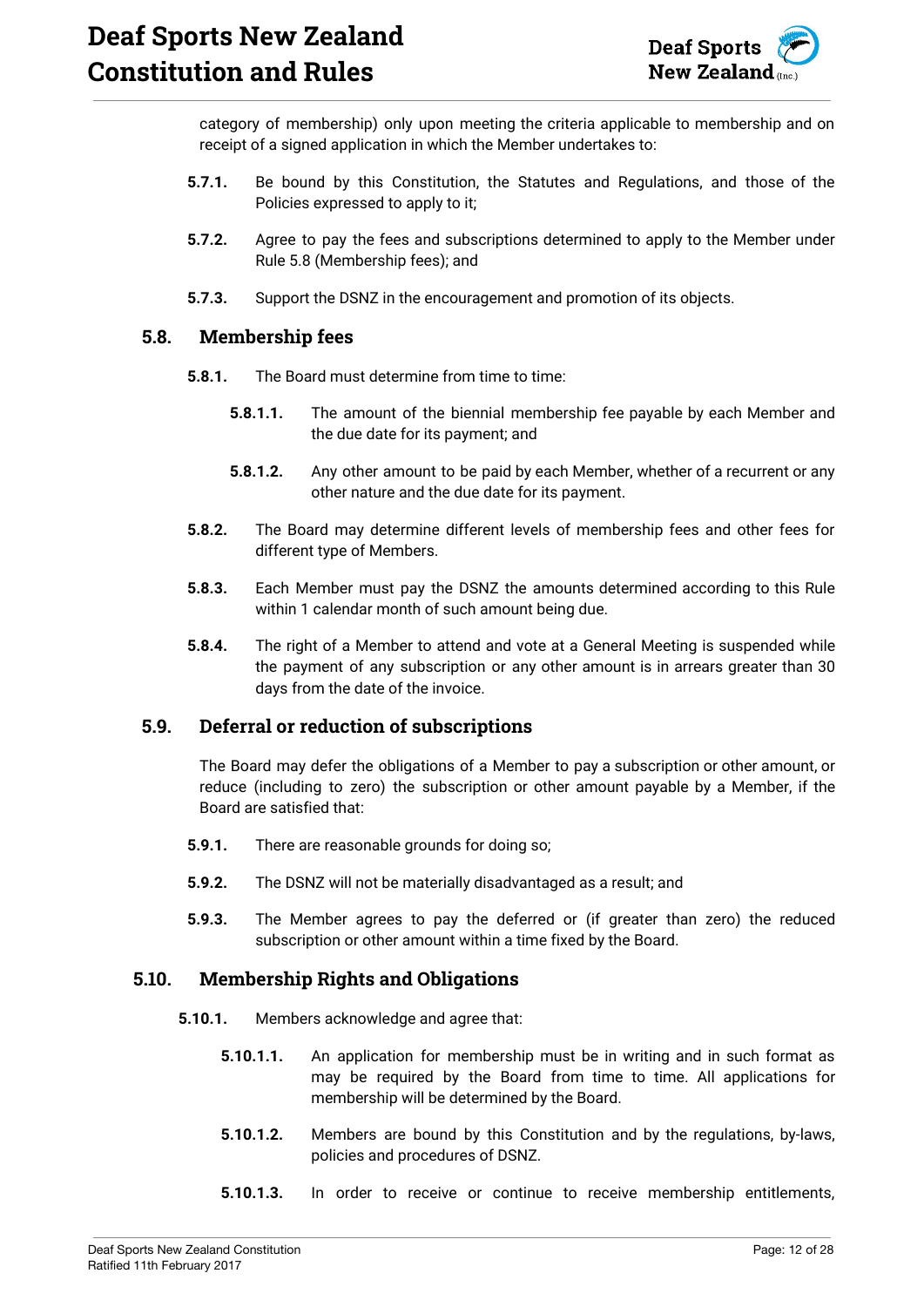

Members must meet all requirements of membership set out in this Constitution or as otherwise set by the Board, including payment of any membership or other fees within a required time period.

- **5.10.1.4.** The failure by a Member to comply with Rule 5.10.1.3 may result in withdrawal of membership entitlements but shall not excuse such Member from being bound by this Constitution.
- **5.10.1.5.** They are entitled to all rights, entitlements, and privileges of membership conferred by this Constitution.
- **5.10.2.** Membership of DSNZ is biennial, and expires on 1st January in each second year. The membership requirements as set out in this Constitution and any regulations, must be complete by each Member by 1st December in each second year in order to have their membership of DSNZ renewed.

#### <span id="page-13-0"></span>**5.11. Resignation and Termination of Membership**

- **5.11.1.** A Member may resign by notice in writing to the NSA and within three months to be confirmed at a Board meeting then to the BGM for ratification.
- **5.11.2.** Membership may also be withdrawn, suspended or terminated by the Board if a Member fails to comply with this Constitution including any codes of conduct or requirements set out in regulations, by-laws, policies or procedures of DSNZ or if a member acts in a manner which is considered by the Board to be harmful to DSNZ or inconsistent with the standards of behaviours expected of a Member.
- **5.11.3.** A Member whose membership is withdrawn, suspended or terminated by the Board may apply for the matter to be reviewed by such process as may be specified in any regulations, by-laws, policies or procedures of DSNZ or in the absence of any relevant provisions then by a General Meeting of DSNZ. If the issue goes to a General Meeting then the decision of the Board shall stand except to the extent it is varied by or overturned by a Special Resolution passed at such a General Meeting.

#### <span id="page-13-1"></span>**5.12. No claim against the DSNZ**

**5.12.1.** No Member whose membership ceases has any claim against DSNZ or the Board for damages or otherwise in respect of their membership of DSNZ.

#### <span id="page-13-2"></span>**5.13. Limited liability**

**5.13.1.** Members have no liability to the DSNZ in their capacity as Members except as set out in Rule 21.1 (Indemnity).

## <span id="page-13-3"></span>**6. Officers of the Organisation**

- **6.1.** The officers of DSNZ shall be:
	- **6.1.1.** The Patron;
	- **6.1.2.** Vice-Patron
	- **6.1.3.** Honorary Legal Advisor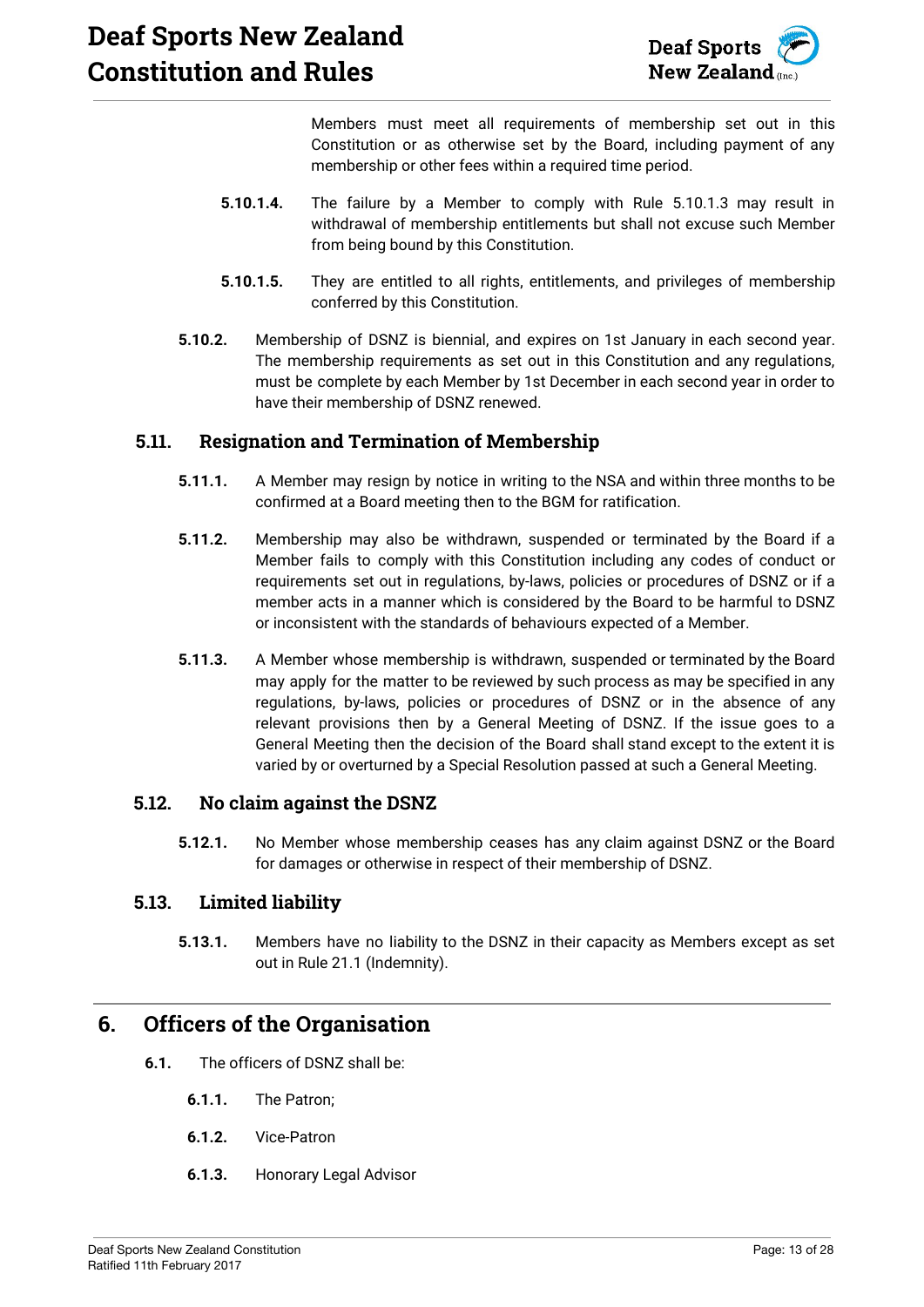

- **6.1.4.** Honorary Auditor
- **6.1.5.** The President
- **6.1.6.** Secretary of the Board
- **6.1.7.** Treasurer
- **6.2.** The Patron shall be invited by the Board to be the Patron. The Patron shall be entitled to attend and speak at General Meetings but shall have no right to vote.
- **6.3.** The Vice-Patron shall be invited by the Board to be the Vice Patron. The Vice-Patron shall be entitled to attend and speak at General Meetings but shall have no right to vote.
- **6.4.** Honorary Legal Advisor and Honorary Auditor shall be bestowed by the Board.
- **6.5.** The President shall be elected every four (4) years at the BGM. The President shall hold office for four (4) years until the next election of the President at the BGM. The President may be re-elected for further subsequent and consecutive terms of office.
- **6.6.** The Secretary of the Board shall be elected every two (2) years at the BGM. The Secretary of the Board shall hold office for two (2) years until the next election at the BGM. The Secretary of the Board may be re-elected for further subsequent and consecutive terms of office.
- **6.7.** The Treasurer shall be elected every two (2) years at the BGM. The Treasurer shall hold office for two (2) years until the next election at the BGM. The Treasurer may be re-elected for further subsequent and consecutive terms of office.
- **6.8.** Nominations for the President, Secretary of the Board, and the Treasurer shall be made in the same manner and at the same time as nominations for Elected Board Members under Rule 12.

## <span id="page-14-0"></span>**7. General Meetings**

- **7.1.** DSNZ must hold a BGM every second year at such time, date and place as the Board determines but not more than 28 months after the last BGM.
- **7.2.** Any other General Meetings shall be SGMs.
- **7.3.** Only General Meetings can alter the Constitution and By Laws.

## <span id="page-14-1"></span>**7.4. Biennial General Meetings**

- **7.4.1.** The Board must give Members at least 90 days' written notice of the BGM. The notice can be given by such methods as the Board may determine.
- **7.4.2.** Not less than 30 days before the date set for the BGM, proposed motions (including alterations to the Constitution) and other items of business must be received in writing by the General Manager from the Members and/or the Board. Applications for Elected Board Members must be received not less than 60 days before the date set for the BGM.
- **7.4.3.** The following business shall be discussed at the BGM:
	- **7.4.3.1.** Reports from Deaf Sports including New Zealand Deaf Games, Deaflympics,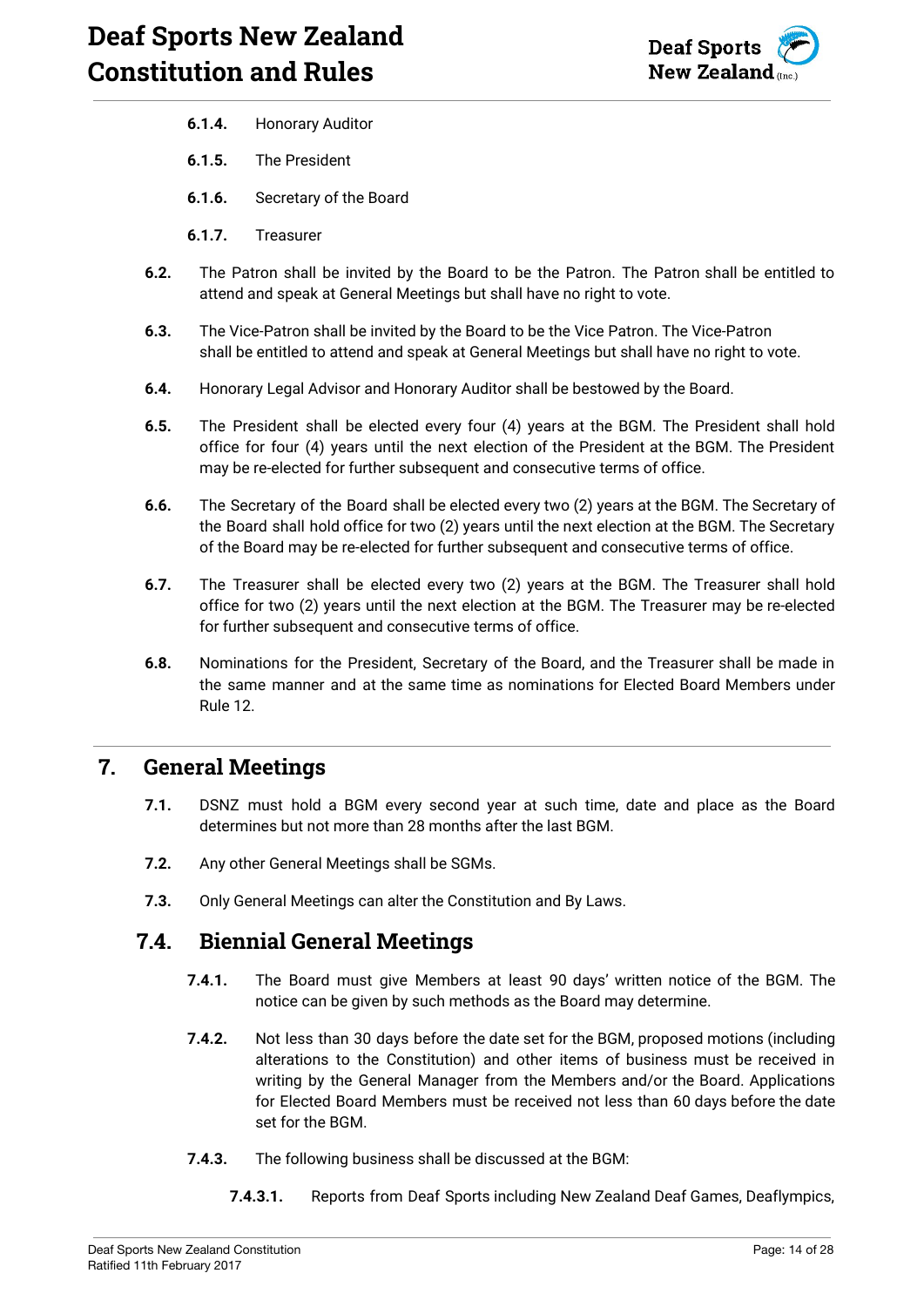

and National Sporting Associations

- **7.4.3.2.** Reports from Deaf Sports New Zealand including the President's and the receipt from the Board of an audited annual financial report for the preceding financial year;
- **7.4.3.3.** The election of any vacancies arising in the positions of Elected Board Members;
- **7.4.3.4.** The election of any vacancy arising in the position of the President;
- **7.4.3.5.** The appointment of scrutineers for the meeting;
- **7.4.3.6.** Any motion(s) proposing to alter the Constitution;
- **7.4.3.7.** Any motion(s) proposing to alter the By Laws; and
- **7.4.3.8.** Any other items of business that have been properly submitted for consideration at the BGM.
- **7.4.4.** An agenda containing the business to be discussed at an BGM (as set out in Rule 7.4.3) shall be sent by the President, General Manager to the Board and the Members by no later than 21 days before the date of the BGM. No additional items of business not listed on the agenda can be voted on but may be discussed by unanimous agreement of the meeting.

#### <span id="page-15-0"></span>**7.5. Special General Meetings**

- **7.5.1.** The Board must call an SGM upon a written request from:
	- **7.5.1.1.** The Board itself; or
	- **7.5.1.2.** Such Members as are entitled to exercise 50% or more of the voting rights of DSNZ.
- **7.5.2.** The written request for an SGM must state the purpose for which the SGM is requested.
- **7.5.3.** The SGM must only deal with the business for which the SGM is requested.
- **7.5.4.** The notice requirements for the SGM are 30 days unless the Board in its discretion determines that the nature of the SGM business is of such urgency that a shorter period of notice is to be given to Members.

#### <span id="page-15-1"></span>**7.6. Minutes**

- **7.6.1.** Full minutes shall be kept of all General Meetings and made available upon request by Members.
- **7.6.2.** Any irregularity, error or omission in notices, agendas and relevant papers of General Meetings or the omission to give notice within the required time frame or the omission to give notice to all Members and any other error in the organisation of the meeting shall not invalidate the meeting nor prevent the meeting from considering the business of the meeting provided that:
	- **7.6.2.1.** The Chairperson in his or her discretion determines that it is still appropriate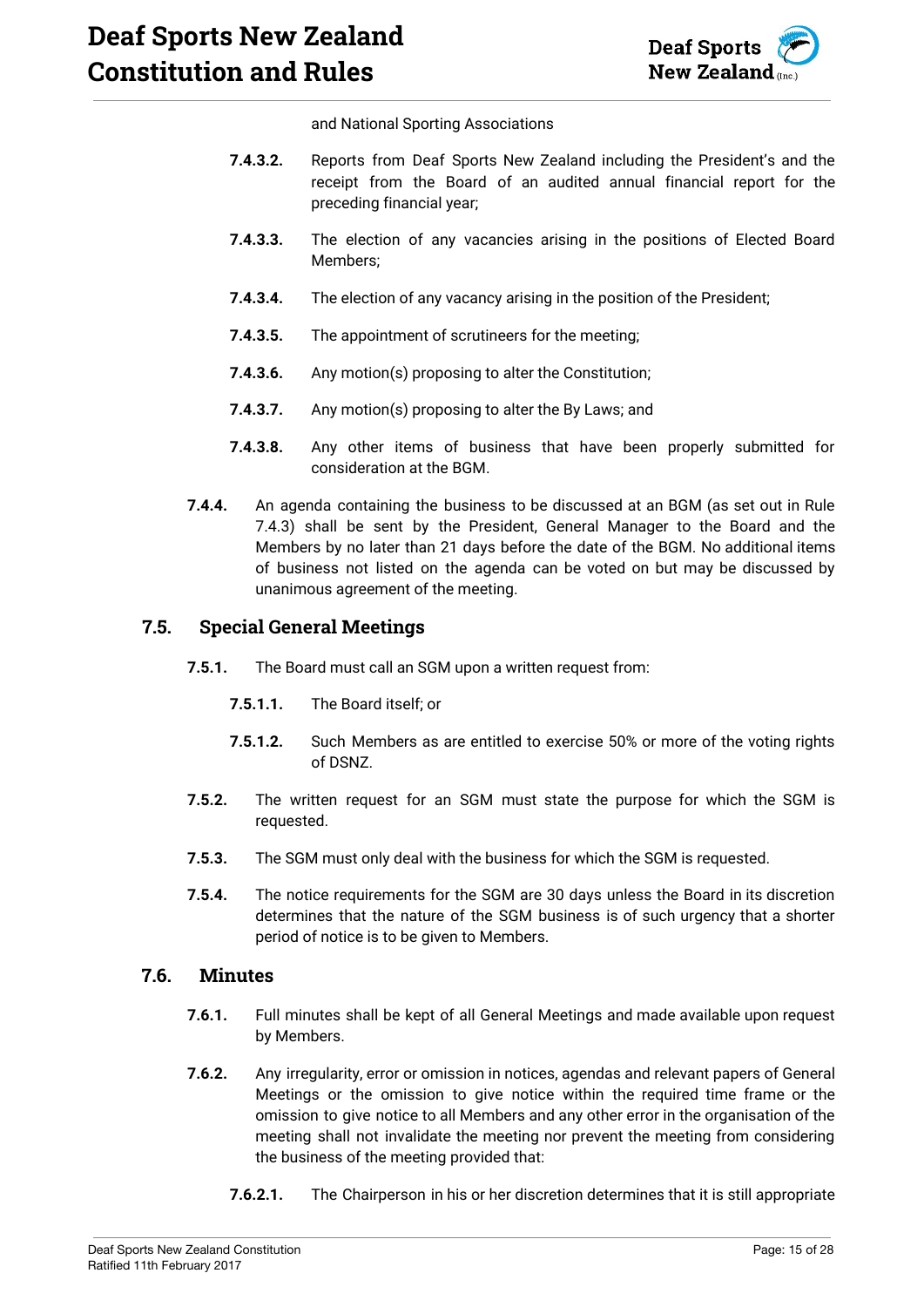

for the meeting to proceed despite the irregularity, error or omission;

**7.6.2.2.** A motion to proceed is put to the meeting and a majority, of two-thirds of votes cast, is obtained in favour of the motion to proceed.

#### <span id="page-16-0"></span>**7.7. Quorum**

- **7.7.1.** No business shall be transacted at any General Meeting unless a quorum is present at the time when the meeting is due to commence. The quorum for a General Meeting shall be 66% of the Members who are entitled to vote. The quorum must be present at all times during the meeting.
- **7.7.2.** If a quorum is not obtained within half an hour of the intended commencement time of the General Meeting, then the General Meeting shall be adjourned to such other day, time and place as determined by the Board and if no quorum is obtained at the stage of such further General Meeting, then the Members present at that further General Meeting are deemed to constitute a valid quorum.

#### <span id="page-16-1"></span>**7.8. Control of General Meetings and Voting**

- **7.8.1.** The Chairperson of DSNZ shall preside at the General Meeting. If the Chairperson is unavailable then another member of the Board (appointed by the Board) shall preside and in the absence of both of those persons, then the Members present shall elect a person to be the Chairperson of the General Meeting.
- **7.8.2.** The following persons are eligible to be present and vote at a General Meeting in accordance with this Constitution:
	- **7.8.2.1.** Delegates of each Associate Member; and
	- **7.8.2.2.** Zone Delegates of Social Members.
- **7.8.3.** The voting entitlement for each Member eligible to vote shall be as follows:
	- **7.8.3.1.** One vote for each Delegate of each Associate Member
	- **7.8.3.2.** One vote for each Regional Zone of Social members.

#### <span id="page-16-2"></span>**7.9. Method of Voting**

- **7.9.1.** Voting shall generally be conducted by voices or by show of hands as determined by the Chairperson of the meeting unless a secret ballot is called for and approved by Ordinary Resolution.
- **7.9.2.** Elections of the President and Elected Board Members at a BGM must be undertaken by secret ballot.
- **7.9.3.** If there are:
	- **7.9.3.1.** the same number of nominations as positions available; or
	- **7.9.3.2.** insufficient nominations for the positions,

the position shall be left vacant and filled as if it is a vacancy in accordance with Rule 8.5 (Vacancies on the Board).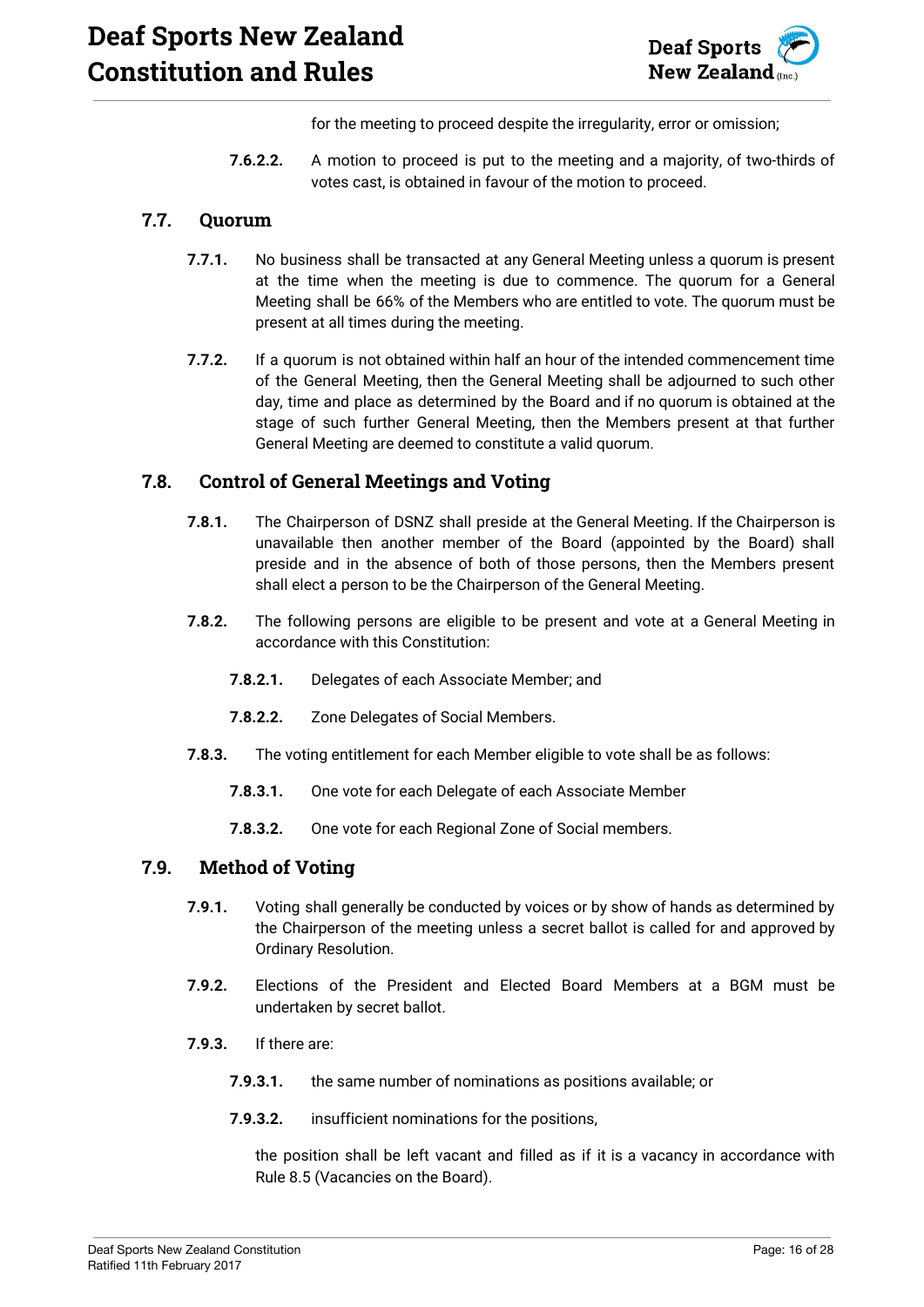# **Deaf Sports New Zealand Constitution and Rules**



- **7.9.4.** Those applicants for the vacant Elected Board Member positions which have the highest number of votes in their favour will be declared elected.
- **7.9.5.** An Ordinary Resolution at a General Meeting shall be sufficient to pass a resolution except as specified in this Constitution.
- **7.9.6.** Proxy votes and postal votes shall only be accepted with written permission from Associate Member unable to attend the General Meeting, and must state how to vote on motions.
- **7.9.7.** The Chairperson shall not vote at General Meeting. Unless in the event of inequality of votes at a General Meeting, then Chairperson shall have a casting vote.
- **7.9.8.** In the event that a secret ballot is called, two scrutineers must be appointed at the General Meeting to count the votes.

## <span id="page-17-1"></span><span id="page-17-0"></span>**8. The Board**

#### **8.1. Role of the Board**

**8.1.1.** The governance of DSNZ shall be vested in the Board, which may exercise all the powers of DSNZ and do all things which are not expressly required to be undertaken by DSNZ at a General Meeting.

#### <span id="page-17-2"></span>**8.2. Membership of the Board**

The Board shall comprise of:

- **8.2.1.** Six of persons elected by the BGM under Rule 12 (Election of Board Members); and
- **8.2.2.** Maximum of three persons appointed in accordance with Rule 13 (Appointment of Advisory Board Members).

#### <span id="page-17-3"></span>**8.3. Ineligibility**

A person seeking appointment, election, or to remain in office as a Board Member shall be eligible to do so whether or not they are a Member of DSNZ, but the following persons shall not be eligible for appointment, election, or to remain in office as a Board Member:

- **8.3.1.** A person who is an employee of, or contractor to DSNZ.
- **8.3.2.** A person who is an employee of a Member, where that Member is an Associate Member or Social Member of DSNZ;
- **8.3.3.** A person who is an undischarged bankrupt or is subject to a condition not yet fulfilled or any order under the Insolvency Act 1967, or any equivalent provisions under any previous or replacement legislation.
- **8.3.4.** A person who has been convicted of any offence punishable by a term of imprisonment of two (2) or more years (whether or not a term of imprisonment is imposed) unless that person has obtained a pardon or has served the sentence imposed on them.
- **8.3.5.** A person who is prohibited from being a director or promoter of or being concerned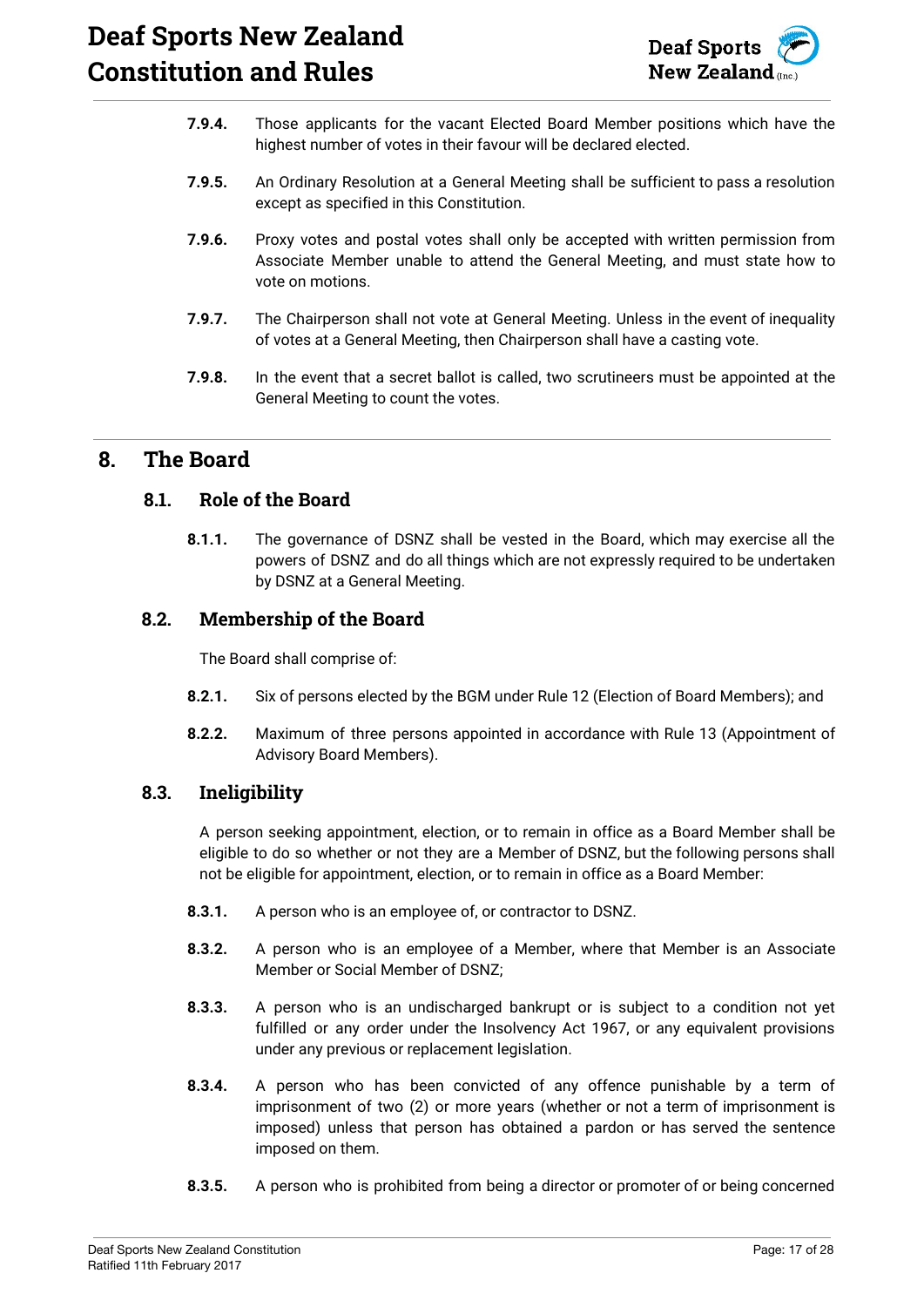

or taking part in the management of a company under the Companies Act 1993 or the Charities Act 2005.

- **8.3.6.** A person who is subject to a property order made that the person is lacking in competence to manage their own affairs under the Protection of Personal and Property Rights Act 1988.
- **8.3.7.** If any of the circumstances listed in Rules 8.3.1 to 8.3.6 occur to a Board Member, that the Board Member shall be deemed to have vacated his/her office upon the relevant authority making an order or finding against the Board Member of any of those circumstances. If a Board Member becomes or holds any position in Rule 8.3.1 then upon appointment to such position, that Board Member shall be deemed to have vacated his/her office as a Board Member.

#### <span id="page-18-0"></span>**8.4. Terms of Office of Board Members**

**8.4.1.** The term of office for all Board Members shall be two years, expiring on conclusion of the relevant BGM. A Board Member may be re-elected to the Board for consecutive terms of office.

#### <span id="page-18-1"></span>**8.5. Vacancies on the Board**

- **8.5.1.** In the event there is a vacancy on the Board, the remaining Board Members may appoint a person of their choice to fill the vacancy or the Board may leave the vacancy unfilled until the next General Meeting. If the vacancy is for six months or longer the Board must refer the appointment to the Board Appointments Panel which should shall seek to fill the vacancy in accordance with Rule 11 (Board Appointments Panel), with such modifications as to timing as it considers appropriate to fill the vacancy as soon as reasonably practicable.
- **8.5.2.** The term of office for a person appointed as a Board Member to fill a vacancy under Rule 8.5 shall expire at the conclusion of the AGM following their appointment. Thereafter the vacancy shall be determined in accordance with this Constitution.

#### <span id="page-18-2"></span>**8.6. Removal of Board Member**

- **8.6.1.** The Members in an SGM called for this purpose may, by Special Resolution, remove any Board Member before the expiration of their term of office if the Members consider the Board Member has breached his or her duties as specified in Rule 9 (Duties and Powers of the Board).
- **8.6.2.** Where the removed Board Member in Rule 8.3 (Ineligibility) was an Appointed Board Member, the Board shall appoint another person in their place to hold office until the expiration of the term of the Board Member which he or she is replacing. Where the removed Board Member was an Elected Board Member the vacancy shall be filled in accordance with Rule 8.5 (Vacancies on the Board).
- **8.6.3.** Upon the General Manager Officer receiving a request for an SGM for the purpose of removing a Board Member, the General Manager shall send the notice to the Board Member concerned in addition to the Members in accordance with Rule 7.5 (Special General Meetings).
- **8.6.4.** Following the notification under Rule 7.5 (Special General Meetings) and before voting on the resolution to remove a Board Member, the Board Member affected by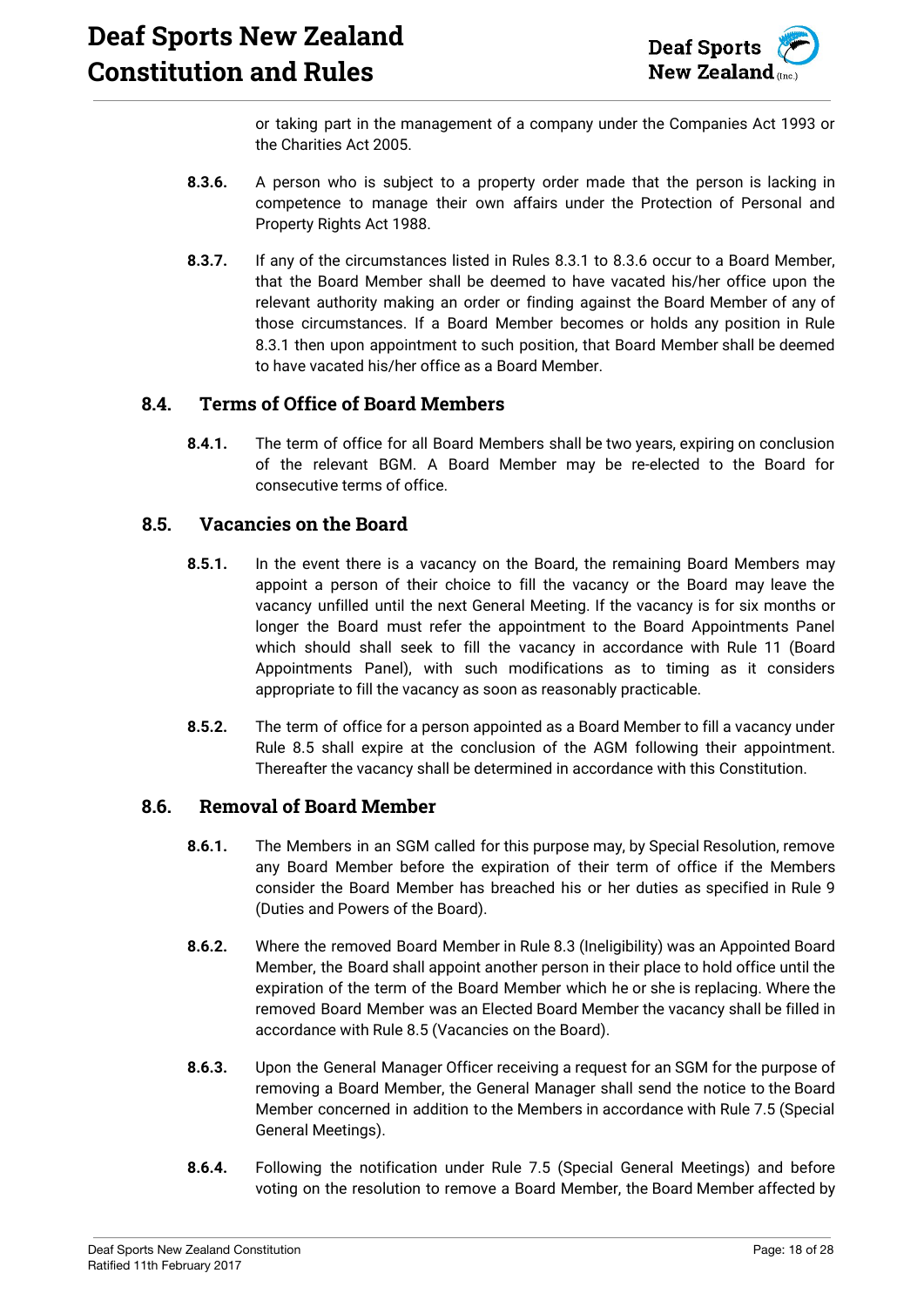

the proposed resolution shall be given the opportunity prior to and at the SGM to make submissions in writing and/or verbally to the Board and the Members about the proposed resolution.

- **8.6.5.** The Board may, with the approval of a motion by no less than two-thirds of the Board, remove any Board Member from the Board, before the expiry of their term of office if the Board considers the Board Member concerned has seriously breached their duties as specified in Rule 9 (Duties and Powers of the Board) such that immediate removal is considered appropriate. Before considering such a motion the following procedures shall apply:
	- **8.6.5.1.** The Board Member concerned shall be notified that a Board meeting is to be held to discuss the proposal to remove the Board Member from office; and
	- **8.6.5.2.** The Board Member concerned shall be given an opportunity to make submissions about the proposed motion to the Board in writing prior to the Board meeting and/or by submission in person at the Board meeting.

## <span id="page-19-1"></span><span id="page-19-0"></span>**9. Duties and Powers of the Board**

#### **9.1. Duties of the Board**

The duties of each Board Member are to:

- **9.1.1.** Regularly attend Board meetings and General Meetings of DSNZ;
- **9.1.2.** Provide good governance for DSNZ;
- **9.1.3.** Exercise the powers of the Board for proper purpose;
- **9.1.4.** Regularly monitor and review the performance of DSNZ;
- **9.1.5.** Act in good faith and the best interests of DSNZ at all times;
- **9.1.6.** Act, and ensure DSNZ acts, in accordance with this Constitution;
- **9.1.7.** Formulate such by-laws, regulations, policies and procedures as are appropriate for DSNZ;
- **9.1.8.** Where appropriate, engage in activities to promote, market, represent and fundraise for DSNZ;
- **9.1.9.** Disclose to the Board the nature and extent of any interest in a transaction or proposed transaction as soon as the Board Member becomes aware of the fact that s/he has such interest;
- **9.1.10.** Take such other steps as determined by the Board in respect of any interest specified in Rule 18 (Alteration of Rules), which may include, without limitation, abstaining from deliberations and/or vote regarding such interest;
- **9.1.11.** Not disclose information that the Board Member would not otherwise have available other than in his or her capacity as a Board Member, to any person, or make use of or act on the information except: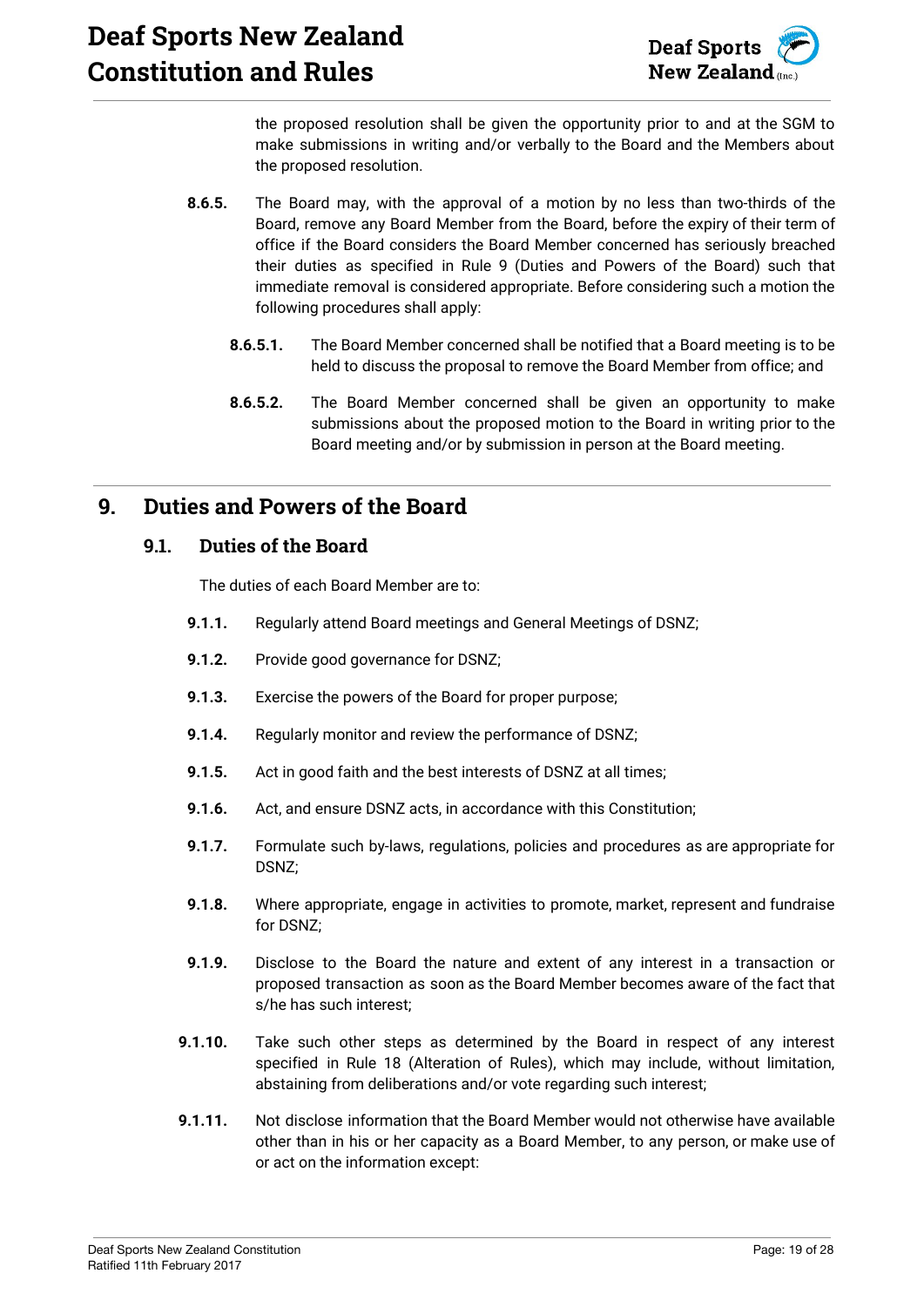

- **9.1.11.1.** As agreed by the Board for the purposes of DSNZ;
- **9.1.11.2.** As required by law; or
- **9.1.11.3.** To persons, or for reasons identical to those specified in sections 145(2) and 145(3) of the Companies Act 1993;
- **9.1.12.** Do such other things within these rules as the Board agrees to promote the objects of DSNZ.

#### <span id="page-20-0"></span>**9.2. Powers of the Board**

The Board shall have the power to:

- **9.2.1.** Appoint the General Manager, and other staff;
- **9.2.2.** Define delegations of authority from the Board to the General Manager, and other staff;
- **9.2.3.** Adopt and review the strategic plan for DSNZ;
- **9.2.4.** Adopt and review the annual plan and budget for DSNZ;
- **9.2.5.** Determine applications from individuals, clubs and regional bodies wishing to be Members of DSNZ;
- **9.2.6.** Hold national meetings and forums for the Members, including General Meetings;
- **9.2.7.** Sanction competitions and events as DSNZ events;
- **9.2.8.** Approve rules and regulations for any DSNZ competitions or events including conditions of entry;
- **9.2.9.** Establish sub-committees, commissions, or other groups to carry out any work of the Board by its delegated authority;
- **9.2.10.** Employ, engage or otherwise appoint coaches, managers, selectors, officials, judges, and other support personnel for DSNZ national representative teams and to determine the terms and conditions of such appointments and, if necessary, terminate such appointments;
- **9.2.11.** Delegate to selectors the power to select athletes and teams to be national representatives;
- **9.2.12.** Determine the yearly calendar for international, national, and other competitions;
- **9.2.13.** Subject to this Constitution, fill vacancies on the Board, and any commissions, committees or other groups which are established by it;
- **9.2.14.** Control expenditure and raise funds to fulfil the Objects of DSNZ;
- **9.2.15.** Open and operate in the name of DSNZ such bank accounts as deemed necessary;
- **9.2.16.** Make, repeal or amend any regulations, policies and procedures as it thinks appropriate, provided that such policies and procedures are not inconsistent with this Constitution;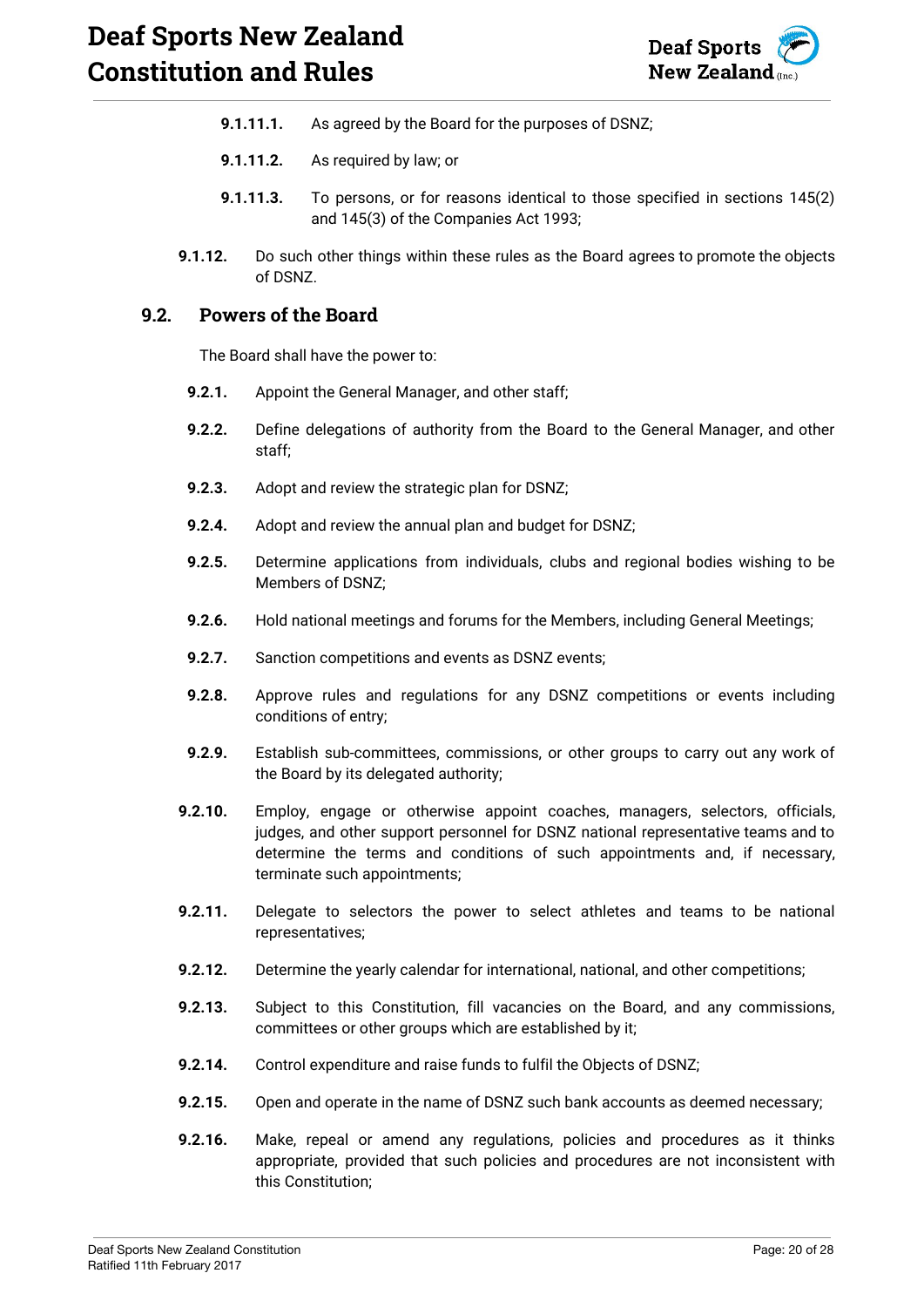

- **9.2.17.** Engage, contract or otherwise agree to obtain the assistance or advice of any person or organisation for the Board;
- **9.2.18.** Establish such corporate and other entities to carry on and conduct all or any part of the affairs of DSNZ;
- **9.2.19.** Resolve and determine any disputes or matters not provided for in this Constitution; and
- **9.2.20.** Do all other acts and things which are within the powers and Objects of DSNZ and which the Board considers are appropriate.
- **9.3.**If any situation arises that, in the opinion of the Board, is not provided for in the Constitution, any regulations, or the policies or procedures of DSNZ, the matter will be determined by the Board.

## <span id="page-21-0"></span>**10. Board Meetings and Procedure**

- **10.1.** Except to the extent specified in this Constitution, the Board shall regulate its own procedure.
- **10.2.** The role of the President is to act as a Chairperson to chair meetings of the Board and to represent the Board. In the event of the unavailability of a Chairperson for any reason, then another Board Member appointed by the Board shall undertake the Chairperson's role during the period of unavailability.
- **10.3.** Board meetings may be called at any time by the Chairperson or two Board Members but generally the Board shall meet at regular intervals agreed by the Board.
- **10.4.** The quorum for a Board meeting shall be 50% of elected Board Members of the Board.
- **10.5.** Each Board Member shall have one vote, with the exception of the Chairperson. Voting shall be by voices or upon request of any Board Member by a show of hands or by a ballot. Proxy and postal voting are not permitted.
- **10.6.** In the event of a tie, the Chairperson shall have the casting vote.
- **10.7.** A resolution in writing, signed or consented to by email, facsimile or other forms of visible or other electronic communication by a majority of the Board shall be valid as if it had been passed at a meeting of the Board. Any such resolution may consist of several documents in the same form each signed by one or more Members of the Board.
- **10.8.** Any Board Member may participate in any meeting of the Board and vote on any proposed resolution at a meeting of the Board without being physically present. This may only occur at meetings through video conferencing facilities or by other means of electronic communication provided that prior notice of the meeting is given to all Board Members and all persons participating in the meeting are able to hear each other effectively and simultaneously. Participation by a Board Member in this manner at a meeting shall constitute the presence of that Board Member at that meeting.
- **10.9.** The Board may, by majority vote, pay an honoraria and/or reimburse its Board Members for their actual and reasonable expenses incurred in the conduct of DSNZ's business. Prior to doing so the Board must establish a policy to be applied to any question of reimbursement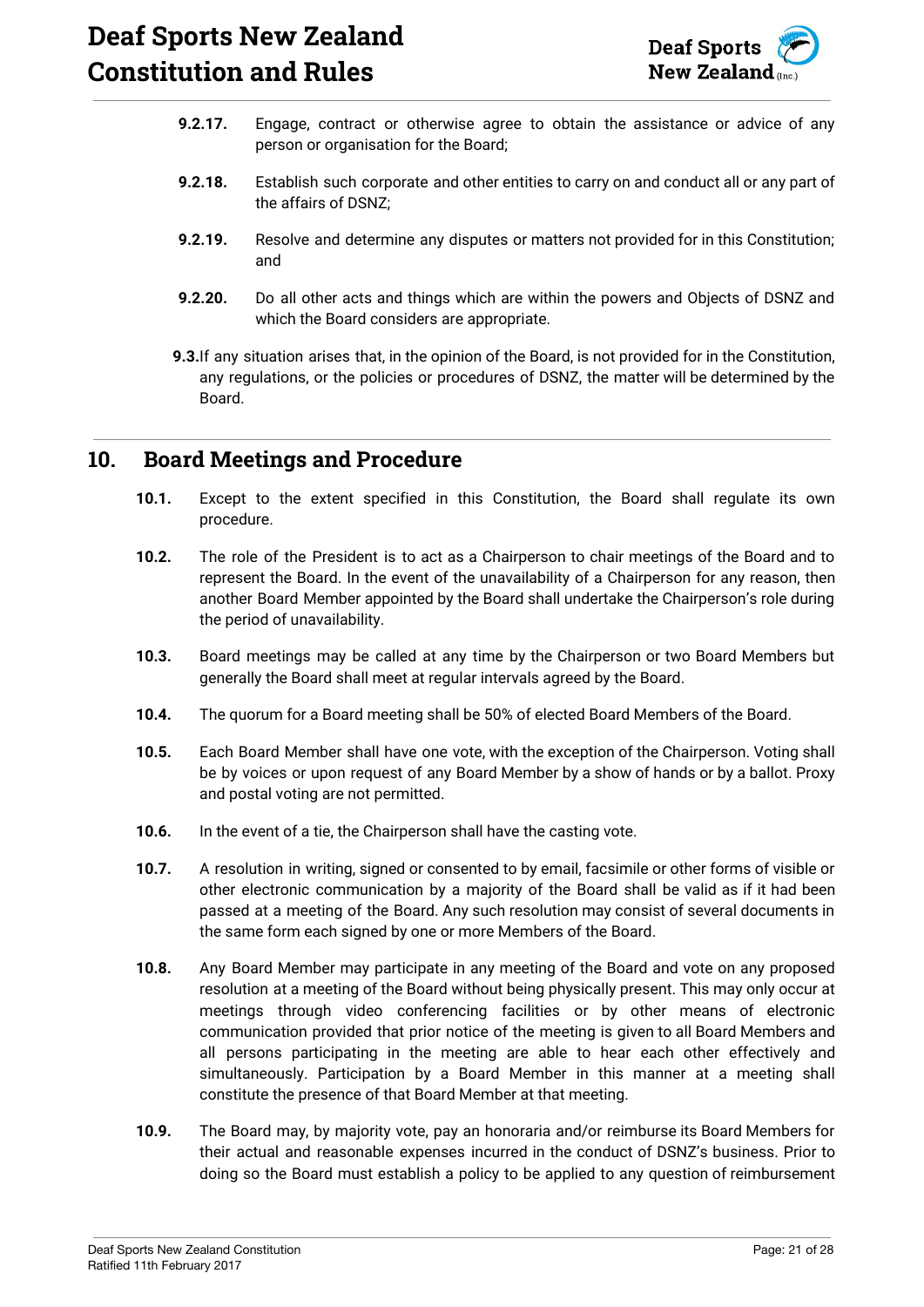

and the payment of the honoraria.

## <span id="page-22-0"></span>**11. Board Appointments Panel**

- **11.1.** There shall be a Board Appointments Panel comprising of the following three (3) people:
	- **11.1.1.** One person being the Chairperson of the Executive Board (or his/her nominee);
	- **11.1.2.** One nominee who is an independent professional who is experienced in governance and the functions and appointment process of directors and/or trustees in New Zealand, as determined by the Board; and
	- **11.1.3.** One nominee who is independent of the Board and who has an interest and understanding of Deaf Sports in New Zealand, as determined by the Board.
- **11.2.** No person will be eligible to be a member of the Board Appointments Panel, or to remain on the Board Appointments Panel, if any of the circumstances listed in Rule 8.3.1 to Rule 8.3.7 (Ineligibility) inclusive have occurred, or occur to that person, as if every reference to a Board Member in that Rule is to an appointee to, or a member of, the Board Appointments Panel.
- **11.3.** If the Board as a whole has been removed, resigns en masse or does not have a quorum and is therefore unable to appoint the Board Appointments Panel, it shall be appointed by the Halberg Disability Sports Foundation.
- **11.4.** The convener of the Board Appointments Panel shall be the Chairperson or his/her nominee, as specified in Rule 11.1.1.
- **11.5.** The members of the Board Appointments Panel shall remain in office for the period necessary to fulfil their responsibilities in relation to each vacancy of a Board Member for which the Board Appointments Panel was established. There is no limited to the number of occasions a person can be appointed to the Board Appointments Panel.
- **11.6.** The Board Appointments Panel shall be independent of the Board and shall be responsible for:
	- **11.6.1.** Identifying and inviting suitable candidates to apply for appointment as an Appointed Board Member;
	- **11.6.2.** Advertising and inviting members of the public to apply for appointment as an Appointed Board Member;
	- **11.6.3.** Receiving and assessing applications from candidates for appointment as Appointed Board Members (including, undertaking such enquiries and holding interviews and meetings as it sees fit);
	- **11.6.4.** Deciding the candidates to be appointed as Appointed Board Members;
	- **11.6.5.** Receiving and assessing applications from candidates for election as Elected Board Members at a General Meeting (including, undertaking such enquiries and holding interviews and meetings as it sees fit);
	- **11.6.6.** Recommending to the General Meeting at which any vacancy in the position(s) of Elected Board Member arises, the applicant(s) whom the Board Appointments Panel considers would best suit the position(s), for consideration and vote by those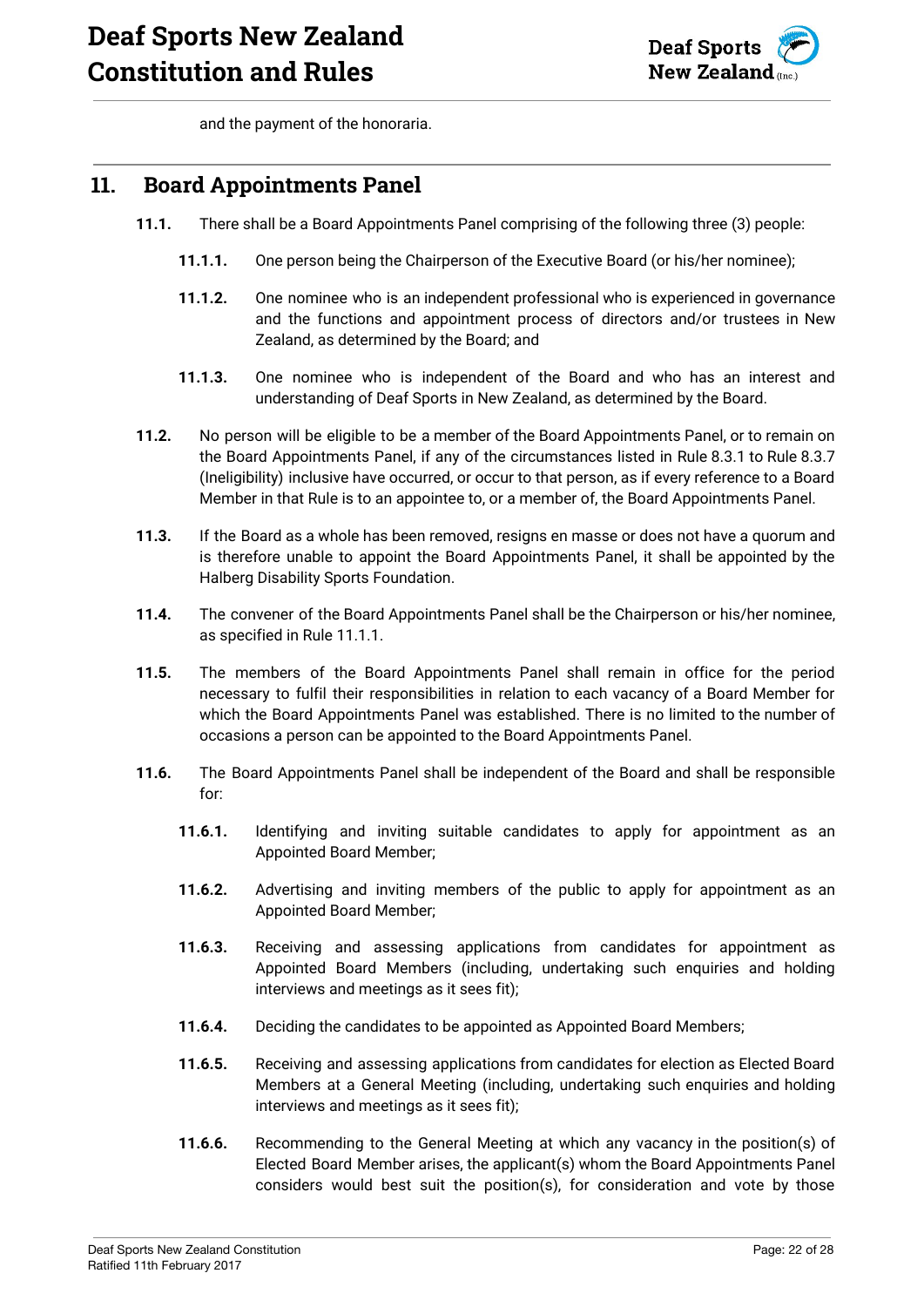# **Deaf Sports New Zealand Constitution and Rules**



present and entitled to vote at a General Meeting; and

- **11.6.7.** Such other related matters as set out in any applicable regulations.
- **11.6.8.** In determining the Appointed Board Members, and recommending persons to be Elected Board Members, the Board Appointments Panel shall do so based on merit and shall take into account the following factors about the applicant and the Board as a whole:
	- **11.6.8.1.** Their prior experience as a director, trustee, or experience in any other governance role;
	- **11.6.8.2.** Their knowledge of, and experience in Deaf Sports generally, at international, national, and/or local level;
	- **11.6.8.3.** Their occupational skills, abilities and experience;
	- **11.6.8.4.** Their knowledge of, and experience in, community, sports and/or not for profit organisations generally;
	- **11.6.8.5.** The desire for conflicts of interest on the Board to be minimised;
	- **11.6.8.6.** The desire for a wide range of skills and experience on the Board including skills in commerce, finance, marketing, law or business generally; and
	- **11.6.8.7.** The desire for gender balance on the Board.
- **11.6.9.** No member of the Board Appointments Panel may seek appointment as a Board Member whilst a member of the Board Appointments Panel.
- **11.6.10.** The Board Appointments Panel shall meet as and when required and in such manner as it thinks fit, including by teleconference.
- **11.6.11.** The quorum for a meeting of the Board Appointments Panel shall be 3 members.
- **11.6.12.** Any decision of the Board Appointments Panel regarding the appointment of Appointed Board Members and the persons to be recommended as Elected Board Members must be unanimous.
- **11.6.13.** All information received by the Board Appointments Panel, and its deliberations, shall be kept confidential except to the extent required by law. Any member of the Board Appointments Panel who considers s/he may have a potential conflict of interest in considering the appointment or otherwise of any applicant, shall declare that potential conflict to the convener and if the convener considers it appropriate to do so, s/he may require that member to vacate their position on the Board Appointments Panel. If the convener considers s/he may have a potential conflict of interest, he or she shall notify the Board and if the Board considers it appropriate to do so, it may require that member to vacate their position on the Board Appointments Panel.
- **11.6.14.** Any vacancy that arises in the membership of the Board Appointments Panel shall be filled with a replacement member to be appointed by the person or organisation that appointed the Board Appointments Panel member for which the vacancy arises (as specified in Rule 19.1.
- **11.6.15.** The Board may remove any member of the Board Appointments Panel if the Board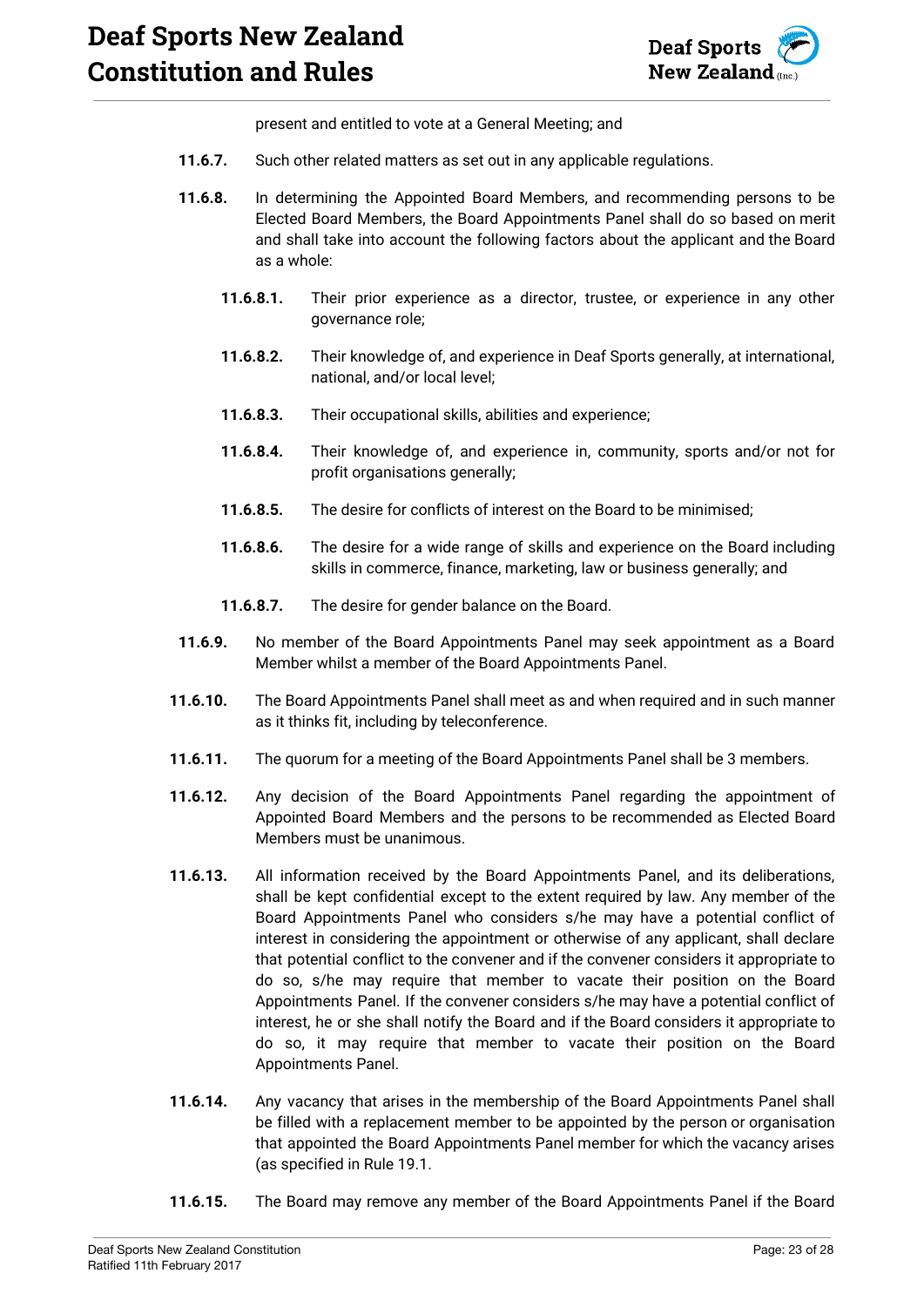

considers, in its sole discretion, that:

- **11.6.15.1.** The member has a conflict of interest which has not be satisfactorily resolved to the Board's satisfaction by the convener;
- **11.6.15.2.** There are circumstances which may give rise to a question of actual or apparent bias in the Board Appointment Panel's composition and/or process; or
- **11.6.15.3.** Any of the circumstances listed in the Rule 8.3.1 to Rule 8.3.7 (Ineligibility) have occurred to the member.
- **11.6.16.** Before removing any member from the Board Appointments Panel, the Board must notify the member of its proposal to remove them and give the member and the other members of the Board Appointments Panel the opportunity to make submissions on the proposed removal.

## <span id="page-24-0"></span>**12. Election of Board Members**

The Board Members shall be elected as follows:

- **12.1.** The Executive Board shall call for applications for any Board Member positions that are to be vacated due to the expiry of their term of office at an BGM at least 90 days prior to the **BGM**
- **12.2.** Applications for Board Member positions shall be made by applicants in the approved form as determined by the Board and received at the registered office of DSNZ not less than 30 days before the date set for the BGM.
- **12.3.** Upon receipt of any applications for vacancies for Board Member(s) positions, the General Manager shall refer all the applications to the Executive Board.
- **12.4.** Upon receipt of any applications for vacancies for Board Member(s) positions, the General Manager shall no later than 21 days before the date of the BGM (in the BGM Agenda), notify the Members of the applications received for the vacant positions of Board Members, at the BGM.
- **12.5.** Other Positions: Applicants for positions as Board Members may not hold or continue to hold, a position as an employee of DSNZ if they are appointed or elected as a Board Member.

## <span id="page-24-1"></span>**13. Appointment of Advisory Board Members**

The Advisory Board Members shall be appointed as follows:

- **13.1.** The Board Appointments Panel may call for applications for any Advisory Board Member position.
- **13.2.** Upon receipt of any applications for Advisory Board Member(s) positions, the General Manager shall refer all the applications to the Board Appointments Panel.
- **13.3.** The Board Appointments Panel shall undertake its responsibilities as set out in Rule 11.6 (Board Appointments Panel) and notify the Executive Board of the Advisory Board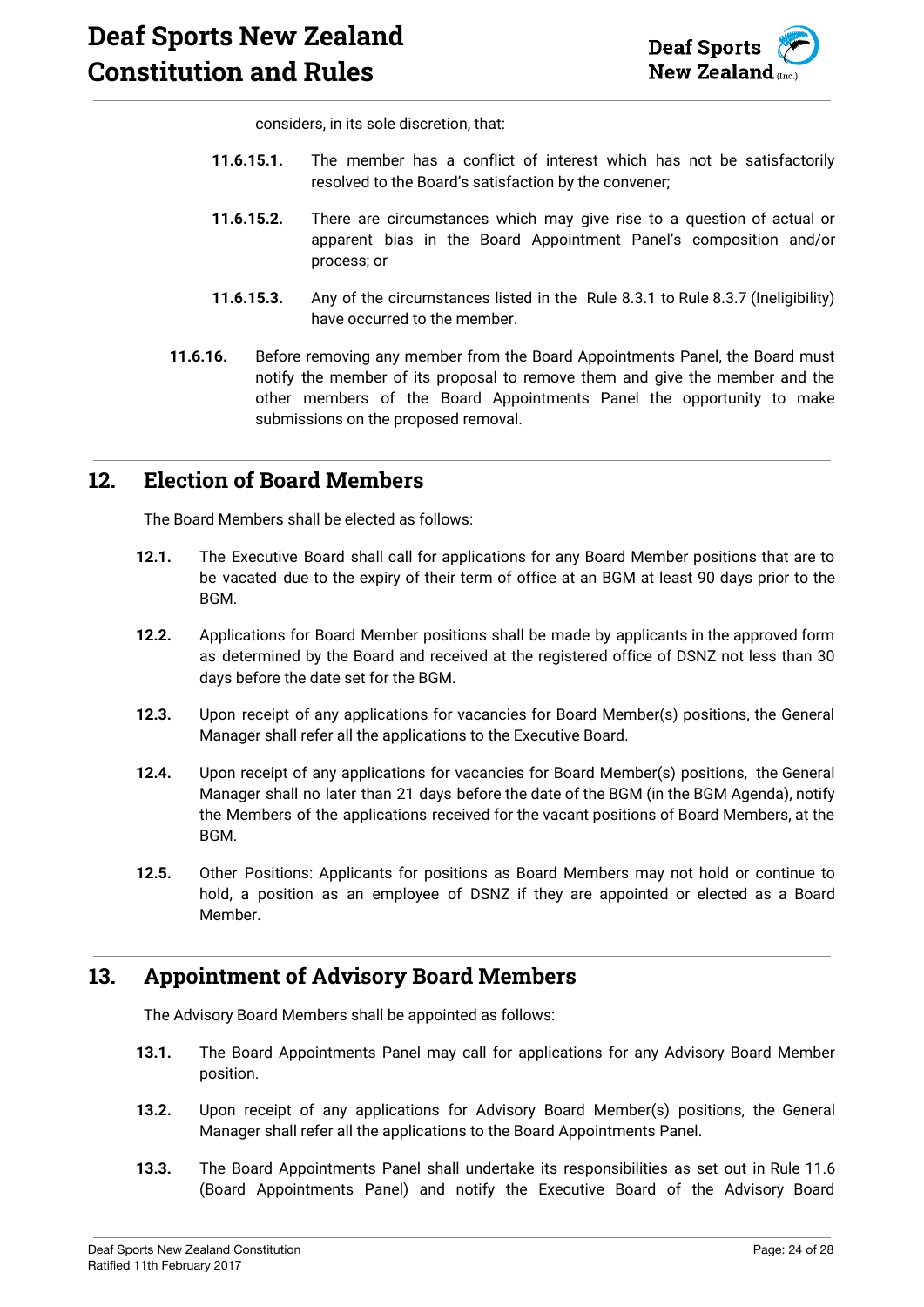

Member(s) who are to assume office and any recommended applicant or applicants whom it considers would best suit the vacant positions of Advisory Board Members for consideration .

**13.4.** Upon accepting of any application for vacancies for Advisory Board Member(s) positions, the General Manager shall notify the Members of the Appointed Advisory Board Members it has appointed.

## <span id="page-25-1"></span><span id="page-25-0"></span>**14. Staff**

#### **14.1. General Manager**

- **14.1.1.** There shall be a General Manager of DSNZ who shall be employed for such term and on such conditions as the Board may determine.
- **14.1.2.** The General Manager shall be under the direction of the Board and shall be responsible for the day-to-day management of the affairs of DSNZ in accordance with the Rules, regulations, by-laws, policies and procedures of DSNZ and within such delegated authority as may be imposed by the Board.
- **14.1.3.** The General Manager may attend Board meetings on and when required by the Board but will have no voting rights.

#### <span id="page-25-2"></span>**14.2. Finance Manager**

- **14.2.1.** The General Manager may decide there shall be a Finance Manager of DSNZ who shall be employed for such term and on such conditions as the Board may determine.
- **14.2.2.** The Finance Manager shall be under the direction of the General Manager and shall be responsible for the day-to-day management of the financial affairs of DSNZ in accordance with the Rules, regulations, by-laws, policies and procedures of DSNZ and within such delegated authority as may be imposed by the General Manager.
- **14.2.3.** The Finance Manager may attend Board meetings on and when required by the Board but will have no voting rights.

#### <span id="page-25-3"></span>**14.3. Additional Staff**

- **14.3.1.** The General Manager may decide there shall be other staff of DSNZ who shall be employed for such term and on such conditions as the Board may determine.
- **14.3.2.** Staff shall be under the direction of the General Manager and shall be responsible for the day-to-day management of their role as set out in their job description and in accordance with the Rules, regulations, by-laws, policies and procedures of DSNZ and within such delegated authority as may be imposed by the General Manager.

#### <span id="page-25-4"></span>**15. Anti-Doping**

- **15.1.** The rules of Deaf Sports New Zealand for anti-doping shall be the Sports Anti-Doping Rules made by Drug Free Sport New Zealand, and as amended from time to time.
- **15.2.** For avoidance of doubt, the Sports Anti-Doping Rules referred to in rule 15.1, shall replace all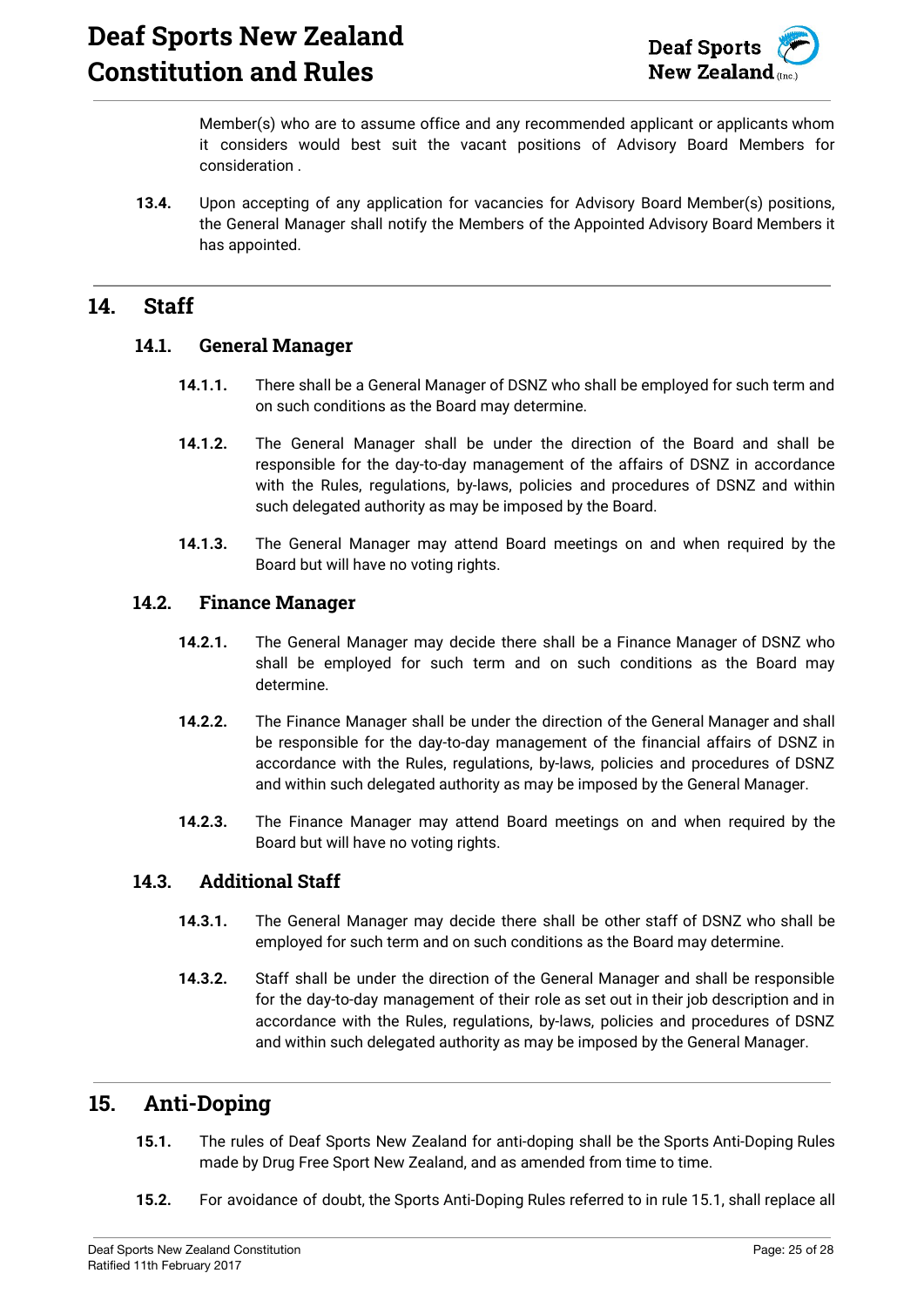

existing anti-doping rules, policies, by-laws or regulations of Deaf Sports New Zealand.

**15.3.** To the extent of any inconsistency between the Sports Anti-Doping Rules and any rule in this Constitution or any policy, regulation or by-law of Deaf Sports New Zealand, the Sports Anti-Doping Rules shall apply.

#### <span id="page-26-0"></span>**16. Finances**

- **16.1.** Unless otherwise determined by the Board, the financial year of DSNZ shall end on the 30th day of June each year.
- **16.2.** Statements of financial position and financial performance shall be audited each year and the audited accounts shall be submitted to the AGM. The auditors shall be appointed at each BGM.

## <span id="page-26-1"></span>**17. Common Seal**

**17.1.** The common seal of DSNZ shall be kept in the control of the Board and may be affixed to any document only by resolution of the Board and in the presence of and with the accompanying signatures of the Chairperson and another Board Member.

### <span id="page-26-2"></span>**18. Alteration of Rules**

- **18.1.** The Constitution may only be altered, added to or rescinded by Special Resolution passed at a General Meeting.
- **18.2.** No alteration, addition to or revision of this Constitution shall be approved if it affects the not-for-profit objects, personal benefit prohibition or the winding-up rules of DSNZ. This Rule 19.2 must not be removed from the Constitution and must be included in any alteration of, addition to or revision of the Constitution.

## <span id="page-26-3"></span>**19. Application of Income**

- **19.1.** The income and property of the organisation shall be applied solely towards the promotion of the Objects of DSNZ. No Member of DSNZ, or anyone associated with a Member, is allowed to take part in, or influence any decision made by DSNZ in respect of payments to, or on behalf of, the Member or associated person of any income, benefit, or advantage.
- **19.2.** Except as provided in this Constitution:
	- **19.2.1.** No portion of the income or property of DSNZ shall be paid or transferred, directly or indirectly, by way of dividend, bonus, or otherwise to any Member or Board Member; and
	- **19.2.2.** No remuneration or other benefit in money or money's worth shall be paid, or given, by the organisation to any Member or Board Member except under Rule 10.9 (Board Meetings and Procedure).
- **19.3.** Any payments made to a Member of DSNZ, or person associated with a Member, must be for goods or services that advance the charitable purpose of DSNZ, and must be reasonable and relative to payments that would be made between unrelated parties. This provision and